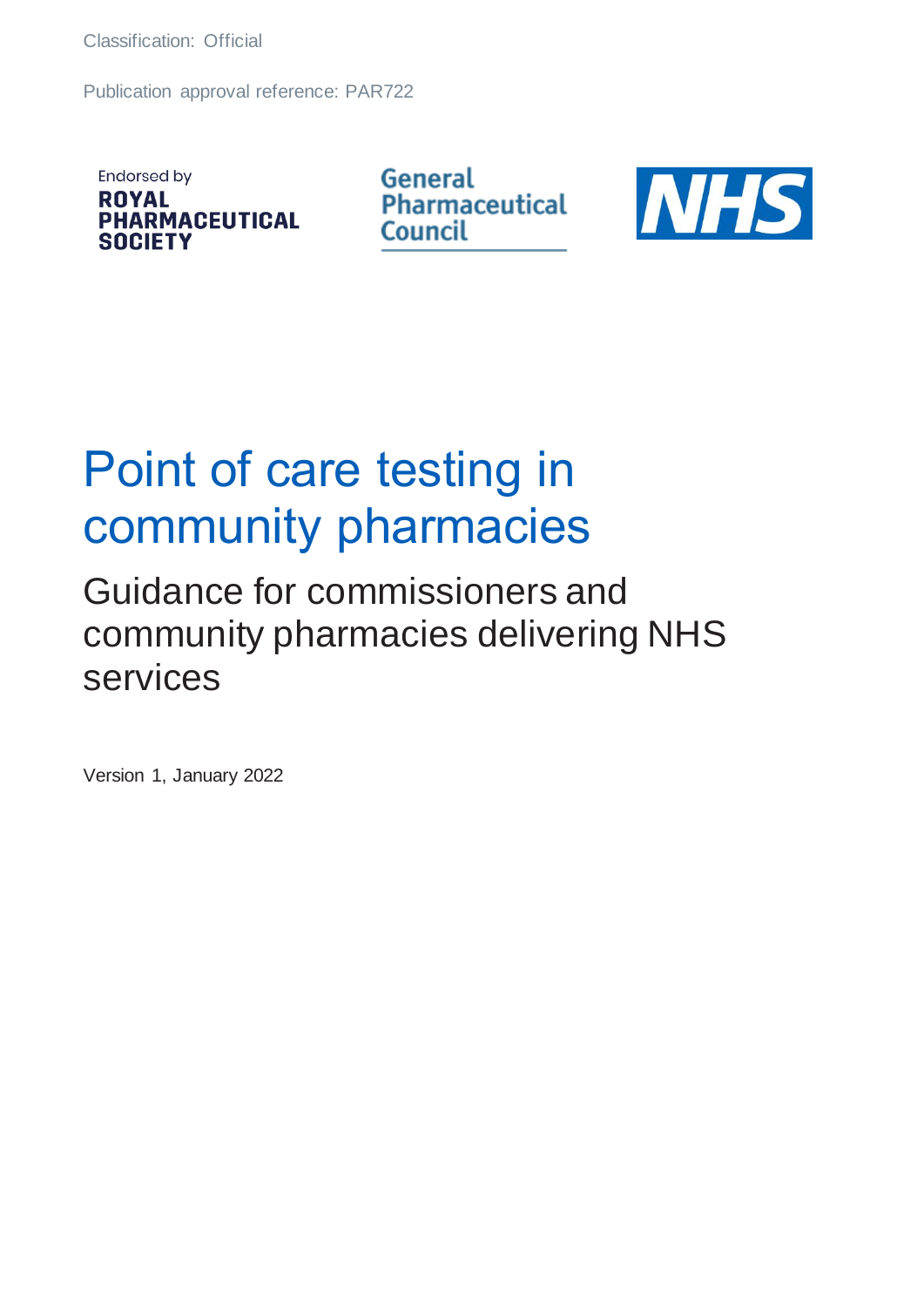# **Contents**

| 2.1 POCT equipment installation, acceptance and commissioning 11 |  |
|------------------------------------------------------------------|--|
|                                                                  |  |
| 2.5 Decommissioning and disposal of POCT technology 16           |  |
|                                                                  |  |
|                                                                  |  |
|                                                                  |  |
|                                                                  |  |
|                                                                  |  |
|                                                                  |  |
|                                                                  |  |
|                                                                  |  |
|                                                                  |  |
|                                                                  |  |
|                                                                  |  |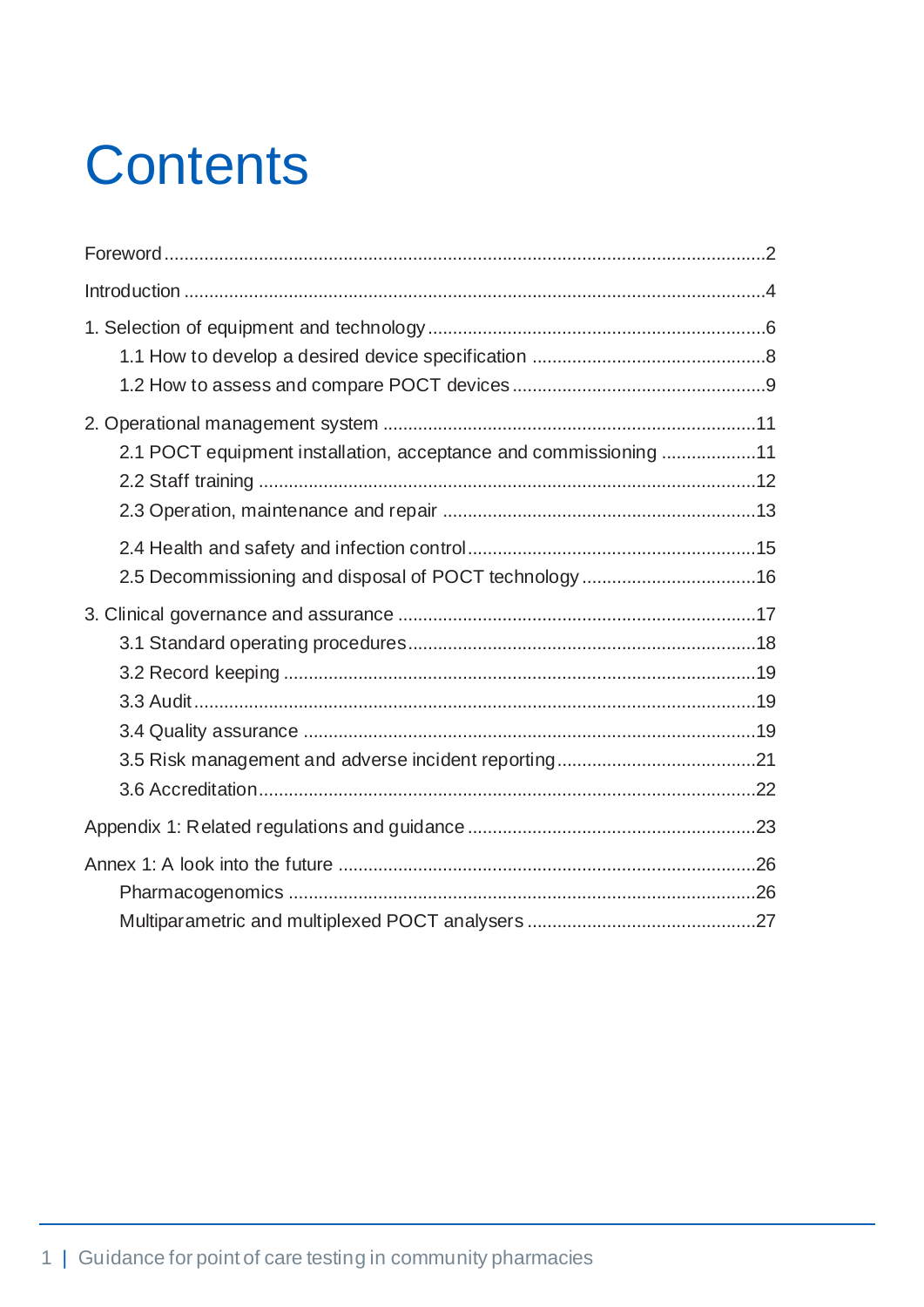## <span id="page-2-0"></span>Foreword

As part of the Community Pharmacy Contractual Framework agreement of 2019, NHS England and NHS Improvement committed to explore point-of-care testing (POCT) by community pharmacists to help in the drive to conserve the use of antibiotics.

The impact of the COVID-19 pandemic and emergence of new POCT technologies that are more robust and less prone to error have now broadened the scope for the deployment of POCT in community pharmacies: to improve the quality and efficiency of the delivery of diagnostic services closer to home, supporting the recovery of primary care. This drive also reflects the NHS Long Term Plan focus on prevention of ill-health, making the best use of the clinical skills of pharmacists and providing more clinical services in convenient and accessible locations in the community.

Examples of NHS-commissioned POCT services that through technological advances can now be delivered in community pharmacies are:

- non-invasive blood pressure monitoring as part of the hypertension case finding and blood pressure checks
- urinalysis for possible urinary tract infections
- chlamydia screening for the under 25s
- carbon monoxide monitoring as part of smoking cessation services
- COVID-19 rapid antigen testing
- blood glucose measurements as part of diabetes prevention services
- oxygen saturation using oximeters to assess people presenting with breathing difficulties
- peak flow measurements for patients with asthma.

The successful implementation of POCT depends on commissioners understanding its application to community pharmacy service delivery, ensuring the right technologies are used to optimise patient care. Community pharmacies need to understand how to operate equipment correctly and how to maintain it in a safe and reliable condition.

This guidance covers:

• technology and equipment selection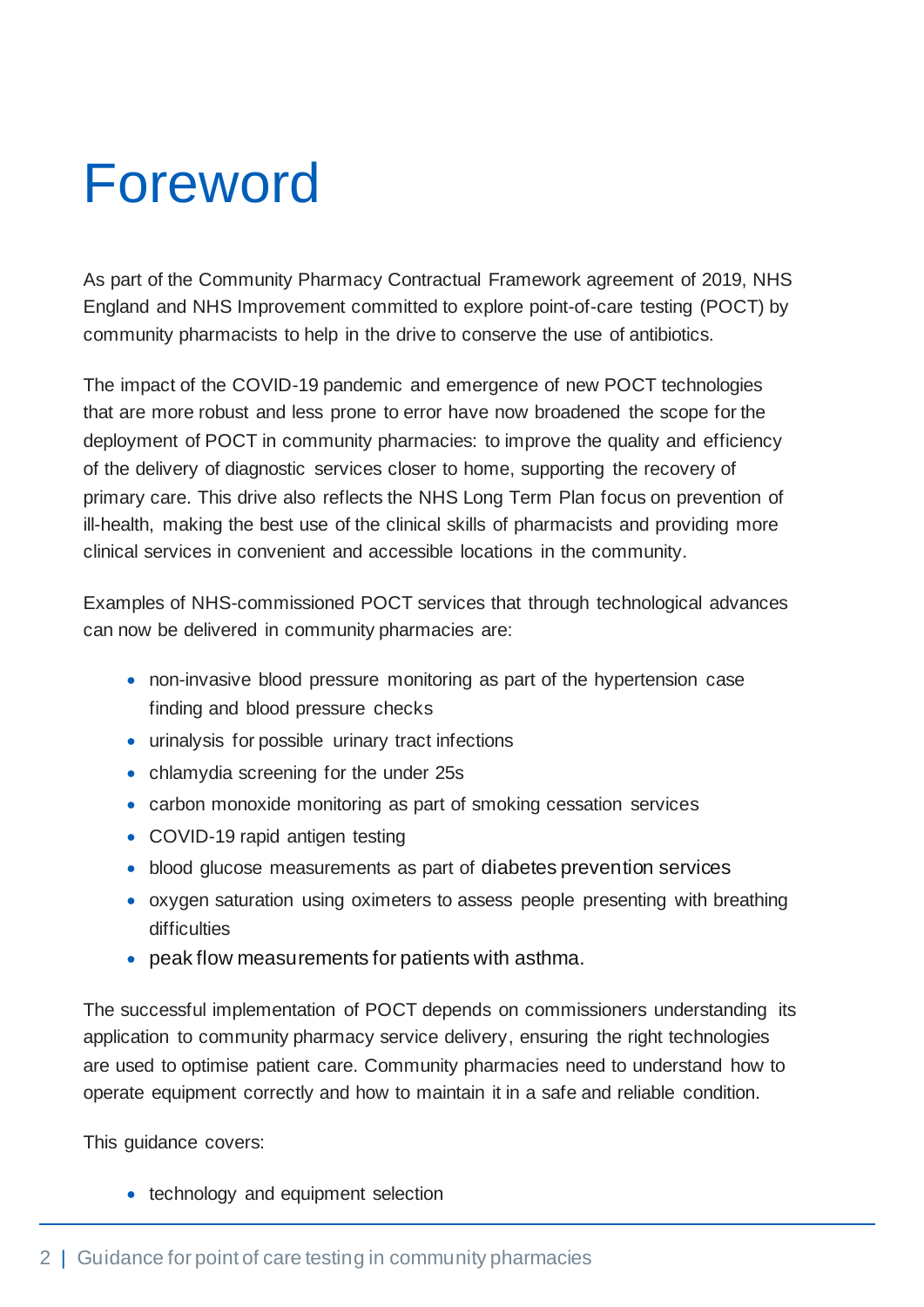- operational service delivery
- governance and assurance.

It describes the consistent standards and safe environment for the use of POCT equipment and devices for diagnosis, monitoring and screening in community pharmacy, to guide both commissioners of NHS services and community pharmacies

Increasing the availability of POCT in community pharmacy does carry the risk of medicalising self-limiting conditions that people would otherwise manage without consulting a health professional. This is a particular risk with infections, potentially increasing the unnecessary use of antimicrobials.

It is therefore imperative that this guidance is followed to establish effective clinical governance to scrutinise and authorise proposals for local enhanced services or advanced services and specifications for POCT for infection, ensuring only reliable point-of-care tests with high clinical utility are used in appropriate patient populations under the right circumstances.

As we look to recover from the impact of COVID-19, this guidance will help in the drive to expand primary care capacity by supporting new NHS community pharmacy POCT services and the communities they serve.

Professor Dame Sue Hill OBE Dr Keith Ridge CBE Chief Scientific Officer Chief Pharmaceutical Officer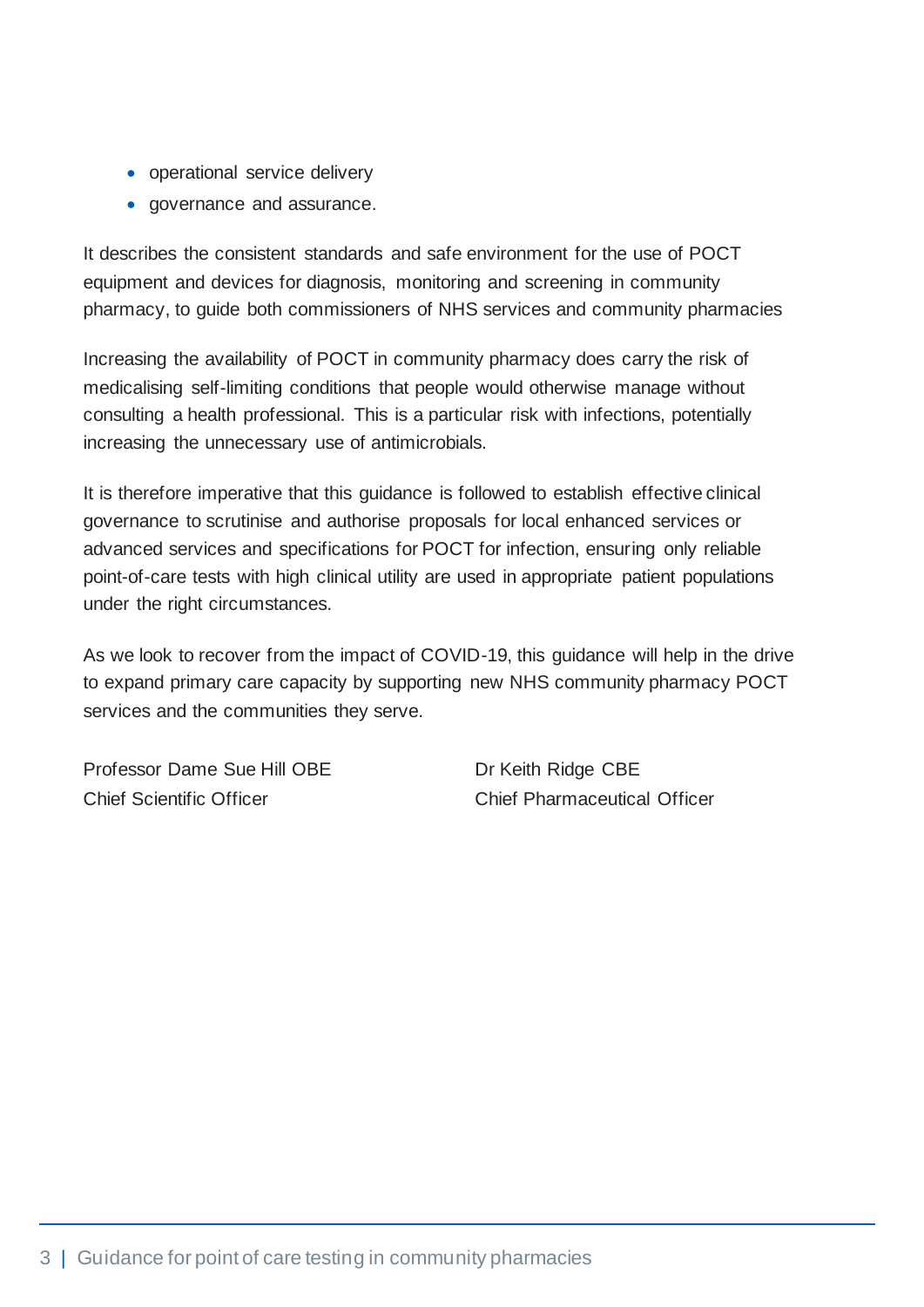## <span id="page-4-0"></span>Introduction

The [NHS Long Term Plan](https://www.longtermplan.nhs.uk/) highlights the importance of patients receiving care closer to home, shifting from a traditional model of hospital-based services toward a more community-based approach. To help make this shift, the [Community Pharmacy](https://www.gov.uk/government/publications/community-pharmacy-contractual-framework-2019-to-2024)  [Contractual Framework 2019-2024](https://www.gov.uk/government/publications/community-pharmacy-contractual-framework-2019-to-2024) recognises that community pharmacies have the potential to deliver new prevention services that include testing and clinical services that incorporate monitoring that is timely, convenient to patients<sup>1</sup> and form part of an integrated pathway.

Rapidly developing healthcare technology and changes in clinical practice mean that increasingly complex medical devices and testing technologies can be and are being used in primary care. Good management systems appropriate to the care setting must be in place to ensure the safe and effective use of POCT devices, and these devices and their users must comply with relevant legal requirements.

This guidance supports commissioners and providers of community pharmacy clinical services to develop point of care testing (POCT) in the community pharmacy setting by setting out the key principles and signposting to essential resources, including [the](#page-23-0)  [relevant legislation and standards.](#page-23-0) The key principles are:

- identify best practice in the selection of equipment and technology that ensures adequate safety and quality to optimise cost and minimise risk
- describe an operational management system applicable to community pharmacy that ensures POCT technology is efficiently maintained and competently used by trained operators, risks are effectively addressed, medical device performance is optimised and a high standard of service is delivered
- establish a model of good clinical governance that satisfies independent regulators and meets applicable quality standards supporting commissioner assurance.

<sup>&</sup>lt;sup>1</sup> Including consideration of the impact on protected characteristic groups and others who experience health inequalities.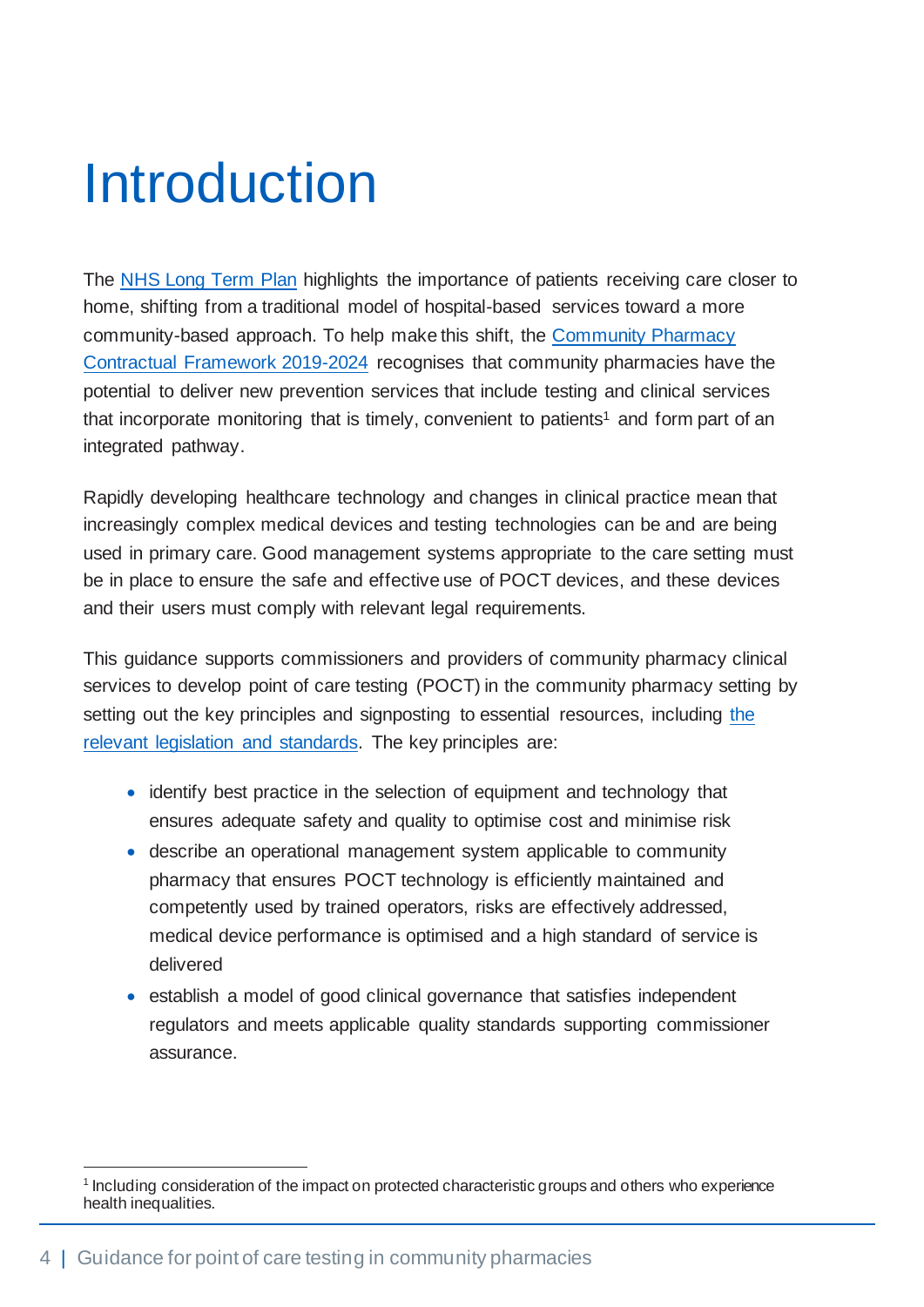POCT technology is defined as any medical device<sup>2</sup> and/or system that enables diagnosis, monitoring or screening of patients at the time and place of care by appropriately trained users. It is already being applied in:

- community clinics
- community pharmacies
- GP surgeries
- health centres
- home (self-testing)
- independent sector
- industrial medical centres
- mobile units
- polyclinics diagnostic centres
- sexual health clinics/GUM clinics
- dental surgeries
- rapid diagnostic and assessment centres
- residential settings.

POCT includes both quantitative and qualitative tests. Equipment can be divided into small, portable hand-held devices and larger bench-top or standalone devices. Some can be used by individuals in their home and others only by competently trained healthcare professionals. POCT technology can also be broadly categorised into the type of diagnostics it enables:

- screening and monitoring devices, eg:
	- ‒ non-invasive blood pressure (NIBP) monitors
	- [pulse oximeters \(SpO](https://www.gov.uk/guidance/the-use-and-regulation-of-pulse-oximeters-information-for-healthcare-professionals)<sub>2</sub> monitors)
	- portable spirometers
- diagnostic test kits, eg:
	- [blood glucose meters](https://www.gov.uk/guidance/medical-devices-information-for-users-and-patients#blood-glucose-meters)
	- ‒ urinalysis test strips
	- ‒ cholesterol tests.
	- ‒ Since point-of-care tests are carried out close to a patient, the time it takes to test and obtain the results can be significantly shorter compared to standard methods of testing in a laboratory and clinic environment. Potential benefits for NHS services and/or patients include faster decision-making and triage, reduced operating times, fewer outpatient

<sup>&</sup>lt;sup>2</sup> 'Medical device' is any instrument, apparatus, appliance, software, implant, reagent, material or other article intended by the manufacturer to be used, alone or in combination, for human beings [\(https://ec.europa.eu/health/sites/default/files/md\\_sector/docs/md\\_mdcg\\_2019\\_11\\_guidance\\_qualificati](https://ec.europa.eu/health/sites/default/files/md_sector/docs/md_mdcg_2019_11_guidance_qualification_classification_software_en.pdf) [on\\_classification\\_software\\_en.pdf](https://ec.europa.eu/health/sites/default/files/md_sector/docs/md_mdcg_2019_11_guidance_qualification_classification_software_en.pdf))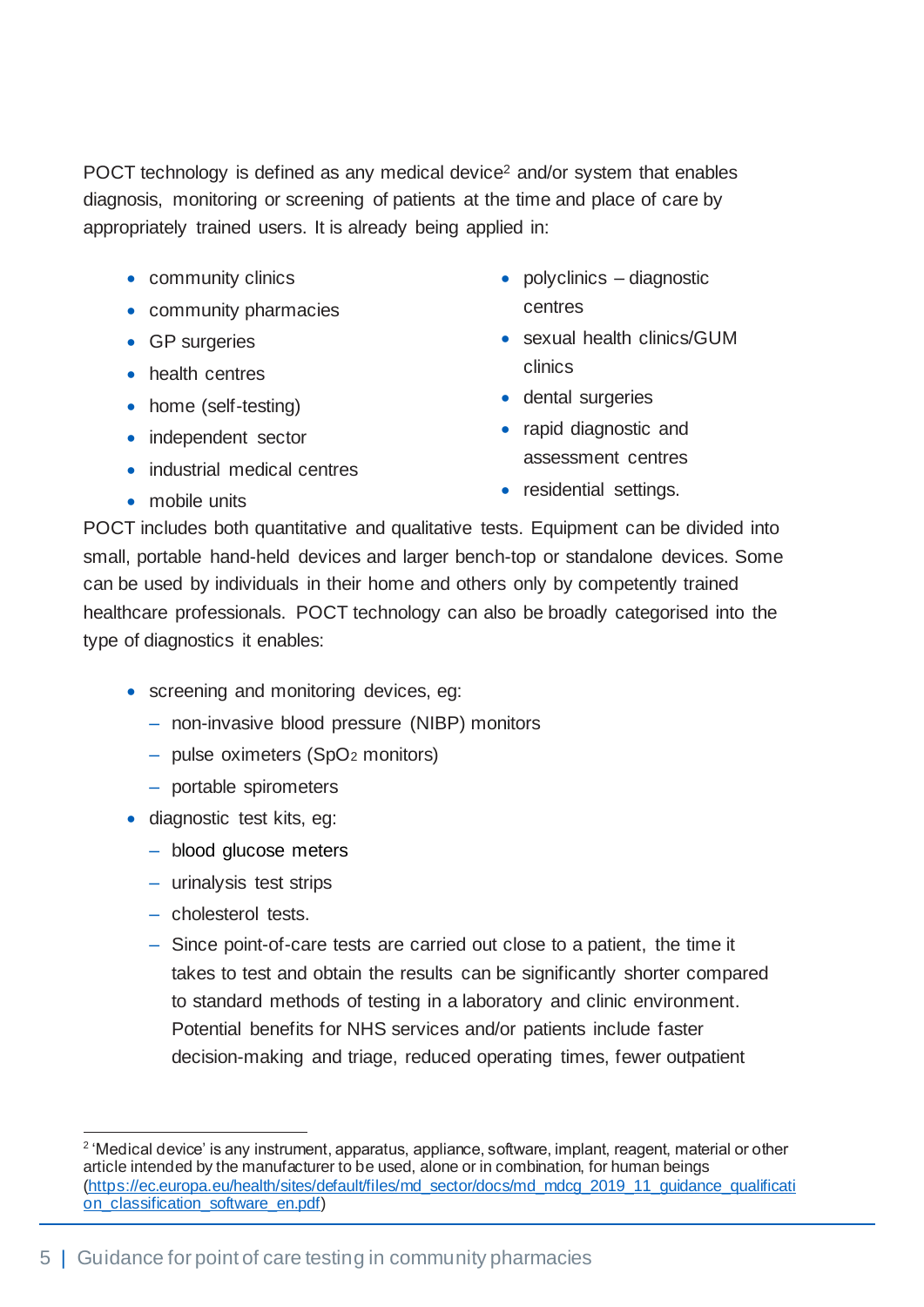clinic visits, increased access to and convenience of diagnostics, 3 optimal use of professional time and reduction in antimicrobial medication. 4,5

This document has been developed in consultation with wider stakeholders, including but not limited to: General Pharmaceutical Council, Care Quality Commission, Pharmaceutical Services Negotiating Committee, Community Pharmacy Safety Group, and Medicines and Healthcare products Regulatory Agency.

## <span id="page-6-0"></span>1. Selection of equipment and technology

The selection of equipment and technology  $-$  the first step  $-$  is critical to the success of the service and needs careful planning. The stages to follow in planning are:

- **i) Needs assessment** establishing what is already available at the community pharmacy and what would be needed to deliver the patient service improvements. <sup>6</sup> POCT device considerations as part of service specification planning include:
	- eligibility criteria
	- specimen/measurement type
	- turnaround time for results
	- complexity of operations
	- patterns of testing/measurement
	- staff resources
	- other resources (including IT systems) required to conduct POCT
	- environmental requirements (eg space)
	- requirements for additional equipment to undertake test

<sup>&</sup>lt;sup>3</sup> Including consideration of impact for protected characteristic groups and people who experience health inequalities.

<sup>4</sup> [In vitro diagnostic point-of-care test devices](https://www.gov.uk/government/publications/in-vitro-diagnostic-point-of-care-test-devices)

<sup>&</sup>lt;sup>5</sup> [Point-of-care testing for respiratory viruses in adults: The current landscape and future potential](https://pubmed.ncbi.nlm.nih.gov/26215335/)

<sup>&</sup>lt;sup>6</sup> Including addressing barriers to access and trust in the services, and consideration of impact on protected characteristic groups and others who experience health inequalities.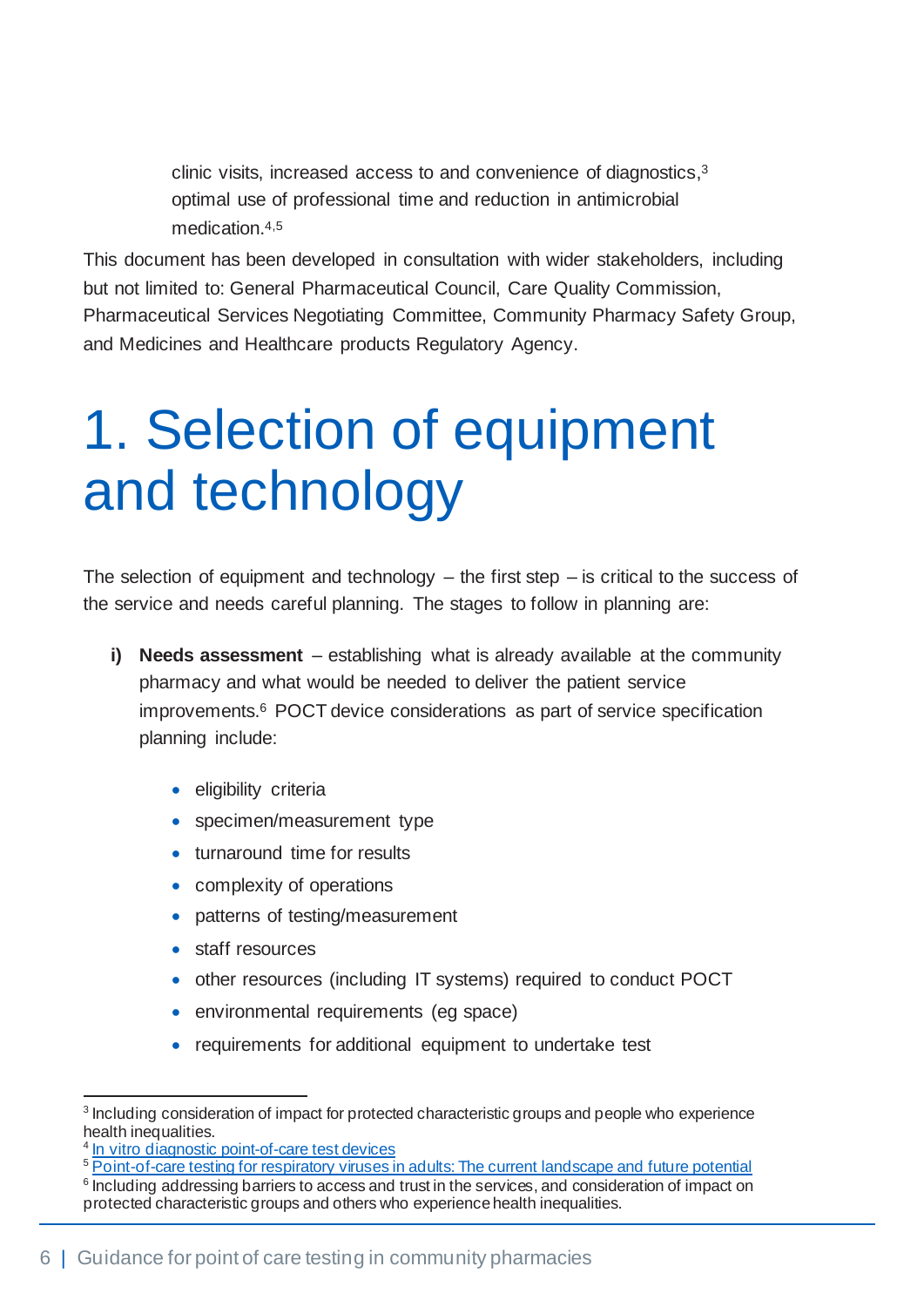- how results will be reported and any clinical consequences.
- **ii) Options appraisal** assessing whether POCT technologies on the market are suitable for the service and of good quality, and meet the identified needs. A risk assessment should be performed for each POCT technology under consideration: it is the key determining factor when deciding which options are suitable for the planned service. It should reflect the likely impact of each technology option and any further resources it might require, and can inform decision-making on aspects such as:
	- Which POCT technology options are likely to be most acceptable to community pharmacy providers, to the target population and to commissioners?
	- What might be the 'knock-on' effects or unintended consequences of implementing a particular POCT technology?
	- The need for or exemption<sup>7</sup> from registering the service with the Care Quality Commission (CQC), depending on the type of sample and analysis the service will use.
	- How will the results be delivered, and will onward clinical management or referral be required?
	- Can any negative impacts be stopped or reduced? (eg over-testing, overtreatment)
	- Are there any national or local frameworks or guidance setting out how risks can be mitigated?

Input from a multidisciplinary group of stakeholders can be very helpful in this task.

**iii) Budgeting and financing** – estimating the budget for equipment purchase and ongoing associated costs during its entire lifecycle. The source of funding for and the available acquisition of equipment need to be determined. The aim is to put a financial value on the lifecycle costs of the service for each option, to identify the most cost-effective POCT method.

 $7$  Exemption from CQC registration under 'the exemptions for the regulated activity of diagnostic and screening' [\(https://www.cqc.org.uk/guidance-providers/registration/diagnostic-screening-procedures](https://www.cqc.org.uk/guidance-providers/registration/diagnostic-screening-procedures))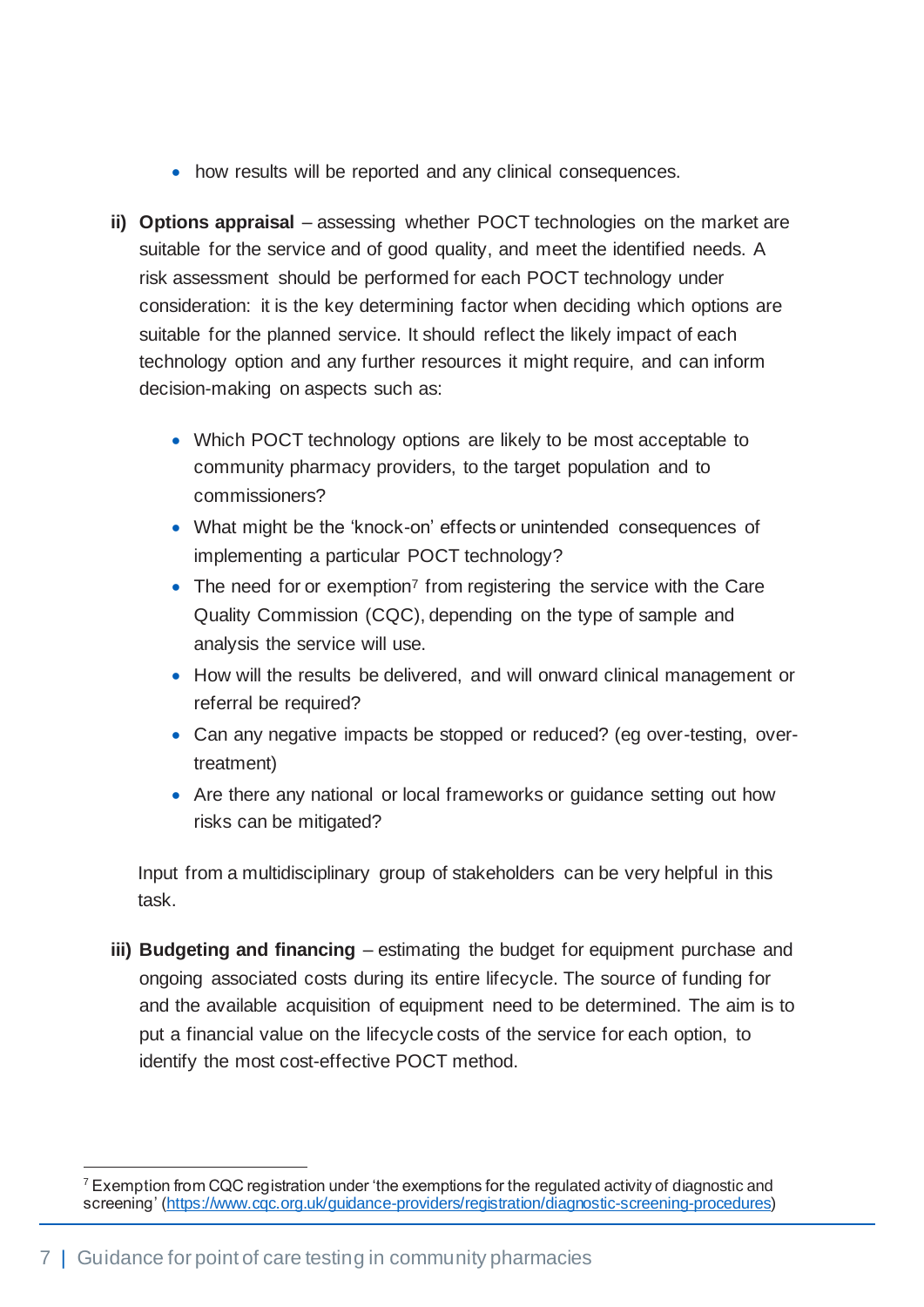## <span id="page-8-0"></span>1.1 How to develop a desired device specification

A specification should be developed to ensure the equipment fulfils its purpose and is appropriate for use in the setting. The more detailed and clearly defined a specification, the easier it will be to narrow down the list of models for consideration. You may wish to divide your specification into a list of mandatory and desirable requirements. Where possible, standardisation of equipment (minimising the variety of models providing the same function in one clinical area) is advisable to improve safety of use from user familiarity, facilitate ease of training and take advantage of the economies of bulk purchasing.

The specification should address aspects such as:

- purpose of use
- technical characteristics
- physical chemical characteristics
- utility requirements
- accessories, <sup>8</sup> consumables, spare parts
- other equipment needed to ensure end-to-end process

(dedicated reader, laptop, smartphone)

- environmental requirements
- training, installation and utilisation
- warranty and maintenance
- documentation
- decommissioning
- safety and standards.<sup>9</sup>

The earlier risk assessment will have defined many of these requirements. Stakeholders<sup>'10</sup> opinion can be valuable in defining the requirements specific to the environment and the context in which equipment will be used. To ensure the POCT device's diagnostic performance is clinically acceptable compared to its 'gold

<sup>9</sup> Medical devices must have CE marking, UKCA marking or CE UKNI marking by law. This mark means that, provided you use the device correctly, it will work properly and is safe [\(https://www.gov.uk/guidance/medical-devices-information-for-users-and-patients#what-is-a](https://www.gov.uk/guidance/medical-devices-information-for-users-and-patients%23what-is-a-medical-device)[medical-device\)](https://www.gov.uk/guidance/medical-devices-information-for-users-and-patients%23what-is-a-medical-device).

<sup>&</sup>lt;sup>8</sup> "An article which, while not being itself a medical device, is intended by its manufacturer to be used together with one or several particular medical devices specifically to enable the medical devices to be used in accordance with its intended purpose or to specifically and directly assist the medical functionality of the medical device in terms of its intended purpose." [Guidance on legislation](https://assets.publishing.service.gov.uk/government/uploads/system/uploads/attachment_data/file/1023171/Rev_Borderlines_with_medical_devices_and_other_products-_V1_4_80_.pdf): Borderlines with medical devices and other products in Great Britain

<sup>&</sup>lt;sup>10</sup> Engaging the target population (eg patients, public, voluntary sector), including conversations about the impact for protected characteristic groups and others who experience health inequalities.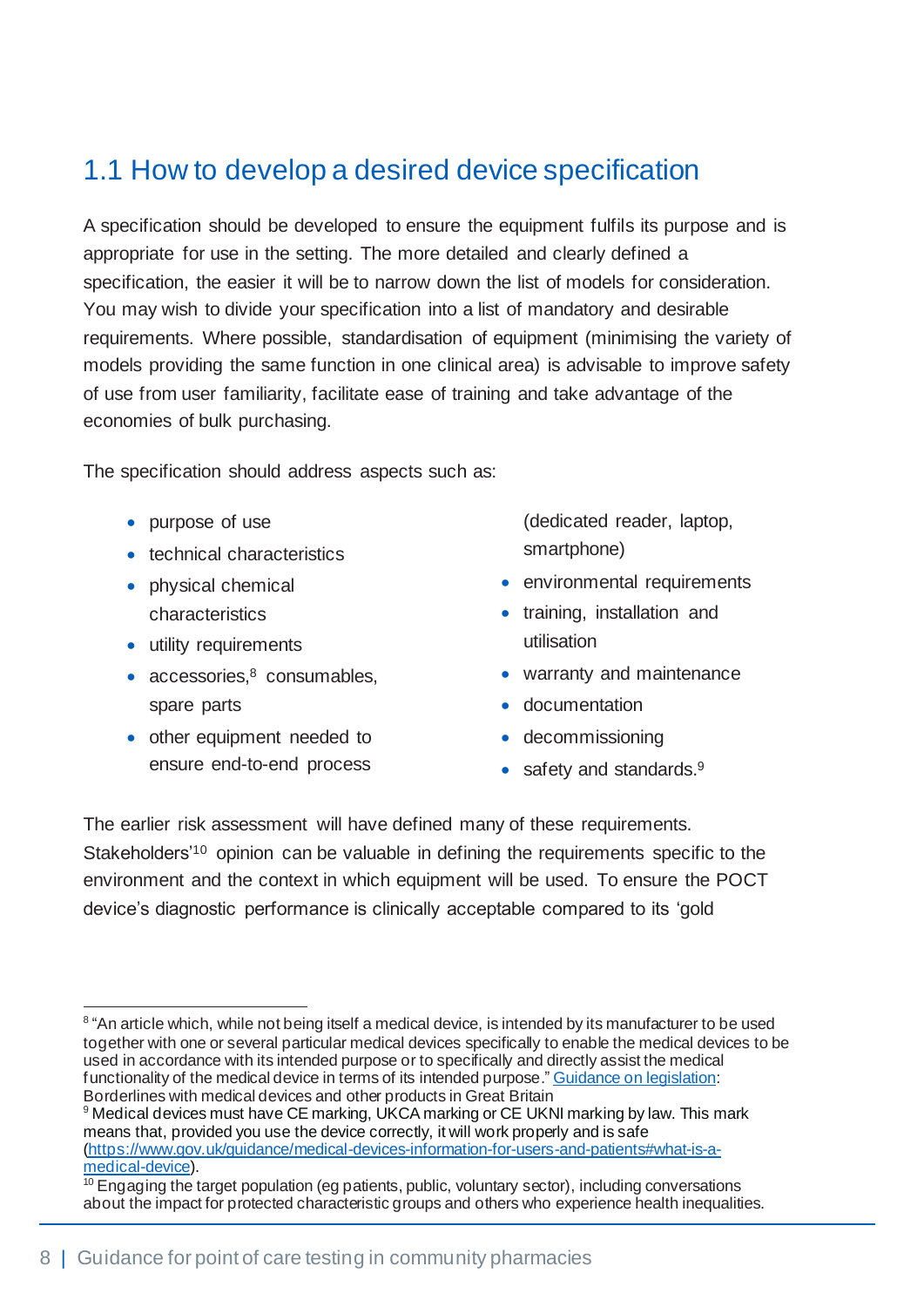standard', minimum acceptable values for at least four attributes should be verified as part of determining a device's technical characteristics in the specification:

- sensitivity
- specificity
- accuracy
- precision

For genomic tests, [the evaluation criteria](https://www.cdc.gov/genomics/gtesting/acce/index.htm) are:

- analytical validity
- clinical validity

• clinical utility

relevant)

• reproducibility.

• associated ethical, clinical, legal and social implications.

• limits of detection (where

Minimum acceptable values for the above attributes/criteria should be defined using National Institute for Health and Care Excellence (NICE) guidelines, ISO standards and other scientific literature. If a POCT technology has been comprehensively evaluated by an accredited laboratory with a similar patient population, in similar testing environments and for the same clinical use, it may be appropriate to base decisions on fewer performance criteria. Where information is not easily available, especially for novel POCT technology, professional bodies and associations and accredited laboratories can help develop a minimum specification for a device.

### <span id="page-9-0"></span>1.2 How to assess and compare POCT devices

A manufacturer's performance claims for a device should be compared against the desired technical specification. (A record of claimed performance at the time of purchase should be kept.)

As part of your enquiries, it is a good idea to share your technical specification with suppliers of POCT technology when requesting evidence, data from clinical evaluations, documents and other information regarding their device's performance.

All aspects of the equipment offered should be compared with the requirements in the technical specification. Suppliers should provide evidence that their equipment meets the mandatory requirements or if the supplier confirms it does so but through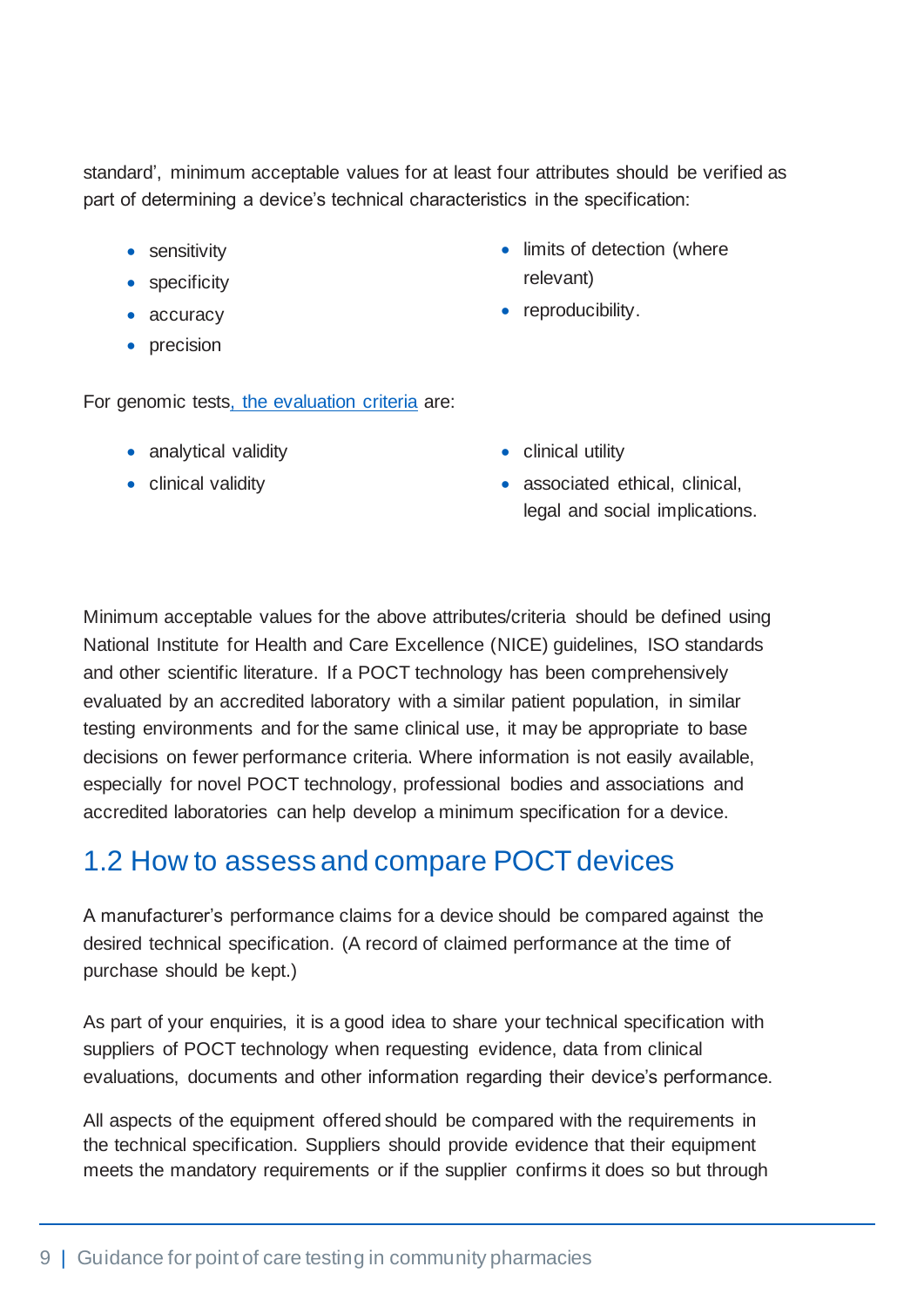an approach different from that in the specification, further information and assessment may be required.

Suppliers/manufacturers should be able to provide much of the information you need to assess a device against the desired technical specification. Where possible, they should also provide sample equipment for practical testing and trials and/or contact details of UK-based organisations with similar equipment for their feedback.

An in-house evaluation form should include:

- purchase cost
- dedicated clinical consumable costs
- service support costs
- software upgrade and maintenance costs
- user support and training costs
- scheduled replacement parts costs
- costs to replace accessories
- user preferences and comments.<sup>11</sup>

The information you require for cost evaluation should be available from the suppliers. Increasingly, medical devices are provided 'free of charge' based on a 'consumables contract'. In these circumstances, the cost implications for maintenance and lifetime costs should be considered in the same way as for the direct purchase of the medical device.

Devices that meet a mandatory technical specification can then be compared to choose the best available option that also meets desirable requirements. Your aim is to select the system with the lowest calculated whole-life cost that meets the minimum requirements, while taking into account user preferences and comments. As well as cost, the aspects to consider are:

- clinical performance
- patient comfort and acceptance**Error! Bookmark not defined.**
- design and usability
- quality of construction and robustness
- service and maintenance requirements
- [MD/IVD-MD UKCA, CE, UKNI](https://www.gov.uk/guidance/regulating-medical-devices-in-the-uk)  [marking](https://www.gov.uk/guidance/regulating-medical-devices-in-the-uk)
- environmental impact/carbon footprint.

<sup>&</sup>lt;sup>11</sup> It should be recorded how user preferences and comments have influenced the overall assessment, including where applicable the rationale for varying from user comments and preferences.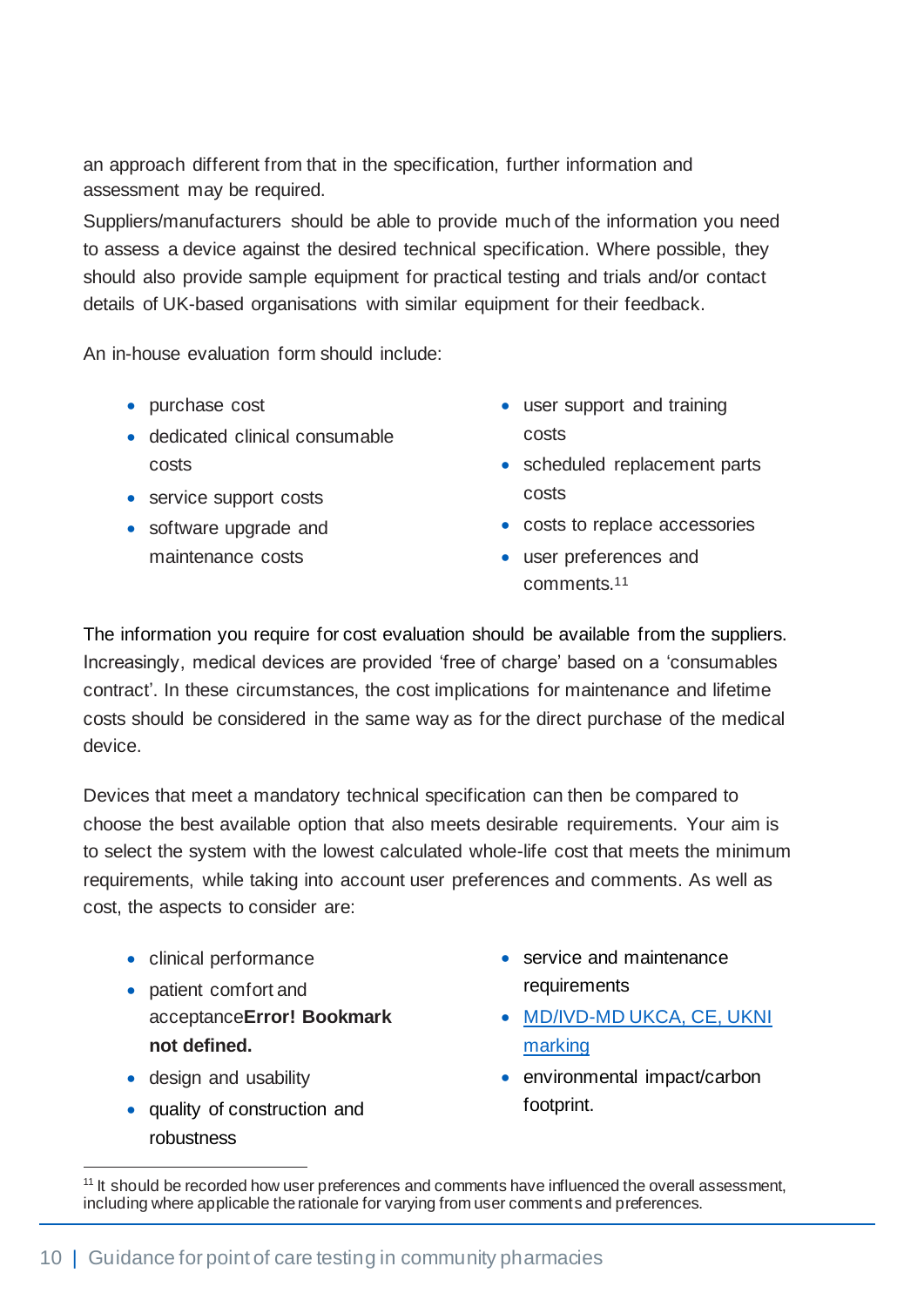## <span id="page-11-0"></span>2. Operational management system

#### <span id="page-11-1"></span>2.1 POCT equipment installation, acceptance and commissioning

Most POCT equipment in community pharmacy settings will require nothing more than unpacking (eg single use testing kits). However, more complex devices will need to be assembled, set-up (eg activating specific software options for ambulatory blood pressure monitors) and validated through appropriate testing.

A trained technician – preferably the supplier's representative – should carry out acceptance testing (or verification of performance); they will perform functional and safety tests (eg checking that the device is electrically safe to use). It is advisable to ask the technician to document the process on an 'acceptance form', which will serve as a reference document for users in case of any issues with equipment performance, associated consumables and spare parts. Acceptance procedures vary significantly depending on the complexity of a device and any risks associated with it.

Commissioning refers to the steps the end user, clinical engineer or company representative take to put the equipment into service, after installation and acceptance testing are complete. At this point a device information record should be established by a community pharmacy staff member and must be kept for future reference, eg in case of device failure or manufacture's recall.

An information record of new POCT equipment should as a minimum provide the following information:

- contact information for the local representative and customer service
- serial number/LOT/batch number of the devices received
- warranty expiry date
- stocks of consumables, accessories and spare parts received
- results of inspection tests undertaken on commissioning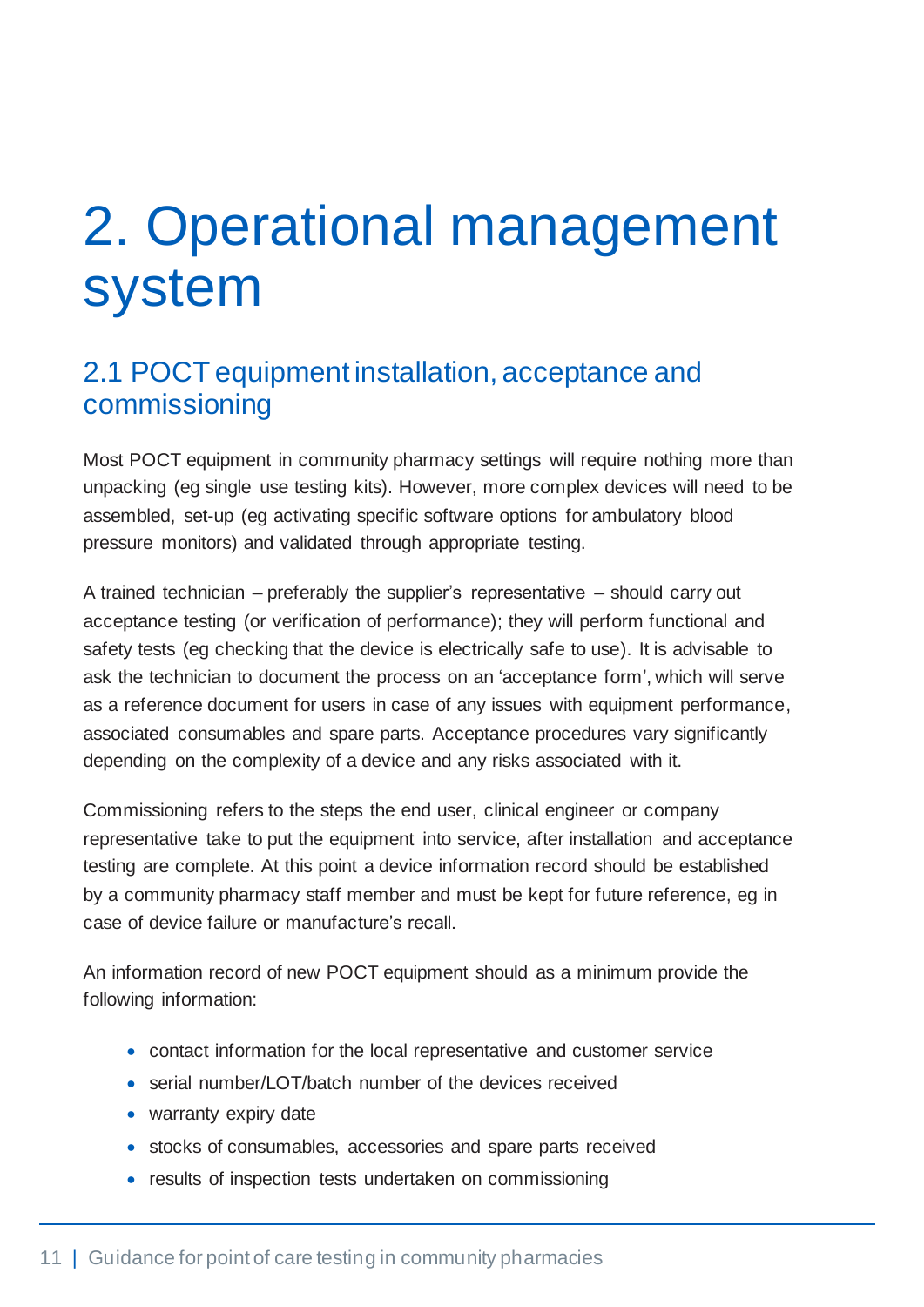- frequency of planned preventive maintenance and/or calibration required
- details of any maintenance contract and maintenance contractor
- end of life/expiration date, if specified.

## <span id="page-12-0"></span>2.2 Staff training

Good training is the most effective factor in decreasing the risk of device-related incidents and is a necessary part of best practice. Furthermore, liability under the [Consumer Protection Act \(1987\)](https://www.legislation.gov.uk/uksi/1987/1680/made) will only remain with the manufacturer/supplier if the user can demonstrate that equipment has been used in strict accordance with the manufacturer's instructions. Therefore, employers are responsible for ensuring that staff who use medical devices are appropriately trained and certified as competent. Equally, all healthcare professionals and support workers have a personal responsibility to ensure they are trained and competent in the safe use of any devices they use. Pharmacy professionals should also be able to advise patients on the safety and use of the self-care equipment they sell and help them recognise signs of malfunction or faults.<sup>12</sup> Training should be both theoretical and practical (Table 1).

| <b>Pre-checks</b>                 | Ensuring a device is safe to use, performing any maintenance<br>checks required                                                                                                         |
|-----------------------------------|-----------------------------------------------------------------------------------------------------------------------------------------------------------------------------------------|
| Patient preparation <sup>12</sup> | Explaining to patients and giving them instructions on, for<br>example, the correct use of consumables and preparation for<br>taking samples                                            |
| <b>General use</b>                | Device capabilities, its intended clinical use, how to check it<br>during use, consideration of all aspects of risk management, eg<br>ensuring all sharps are disposed of appropriately |
| <b>Faults/alarms</b>              | Common faults and errors in use and actions to take in the<br>event of an alarm                                                                                                         |
| <b>Cleaning</b>                   | Suitable decontamination processes between uses                                                                                                                                         |
| Troubleshooting                   | Detecting and resolving the most frequent problems that occur<br>when using equipment                                                                                                   |
| <b>Consumables</b>                | How to obtain device accessories                                                                                                                                                        |

#### <span id="page-12-1"></span>**Table 1: What user training should cover**

<sup>&</sup>lt;sup>12</sup> Including consideration of the different communication needs of protected characteristic groups and others who experience health inequalities.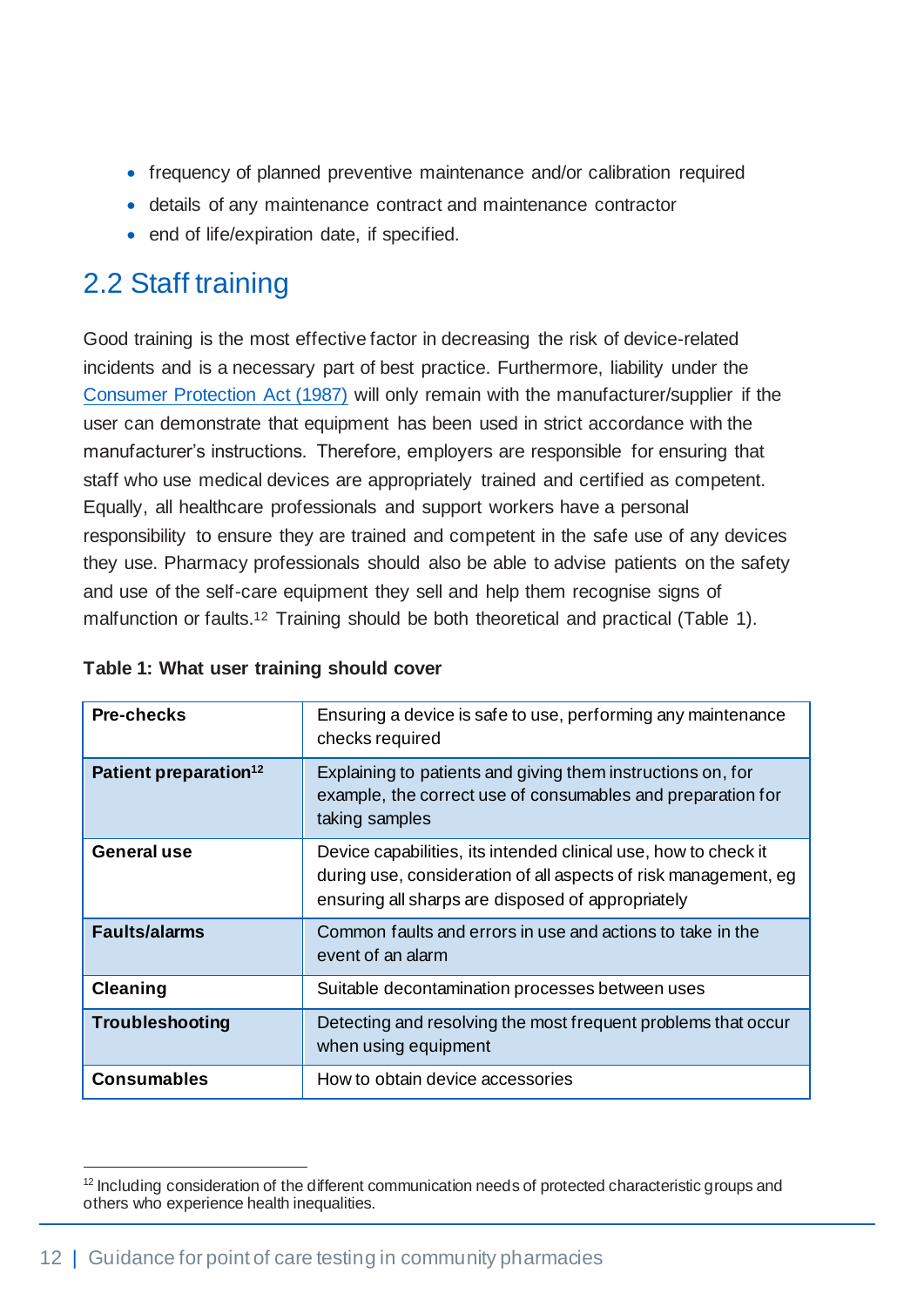| <b>Reporting incidents and</b> | Process for reporting incidents, including through the MHRA                                                |
|--------------------------------|------------------------------------------------------------------------------------------------------------|
| concerns                       | Yellow Card Scheme, and any continuous faults and errors                                                   |
| <b>Contacts</b>                | Numbers for routine and emergency contacts in case of faults<br>and errors that cannot be resolved locally |

Staff should be trained in use of equipment and procedure between installation and commissioning. There should be a plan for refresher training as well. Training may be provided by a manufacturer, a third-party provider or the facility staff trainers (who have undertaken 'train-the-trainer' training). Best practice recommends undertaking and documenting a competency assessment after training, including a written and practical assessment of the trainee's understanding. What this entails will depend on the complexity of the test and seniority of staff performing it.

A record needs to be kept of staff training to identify who is competent to deliver the service. [The National Association of Medical Device Educators and Trainers](https://namdet.org/)  [\(NAMDET\)](https://namdet.org/) offers free membership and support, including e-learning training modules and regular meetings about medical device safety and training.

The superintendent pharmacist for the pharmacy's business should appoint a nominated lead in the pharmacy (eg responsible pharmacist) to be responsible for ensuring that POCT procedures are correctly implemented and followed.

Another crucial aspect of POCT user training is patient preparation for a procedure, including how to explain the testing/measurement process and discuss the results (with consideration of the different communication needs of protected characteristic groups and others who experience health inequalities).The [Health Education England](https://www.e-lfh.org.uk/programmes/)  [\(HEE\) e-learning platform](https://www.e-lfh.org.uk/programmes/) offers free training modules on a range of topics that can assist with this, from medical conditions to how to undertake various aspects of professional practice. Regular participation by staff in external quality assurance schemes (EQA), if available, is recommended to ensure their practice can be benchmarked and any poor performance highlighted early enough to minimise risk to patients and staff.

#### <span id="page-13-0"></span>2.3 Operation, maintenance and repair

The umbrella term 'POCT technology' encompasses medical devices with very different purposes, techniques of operation and maintenance requirements. However, some rules of good operation and maintenance practice apply to all medical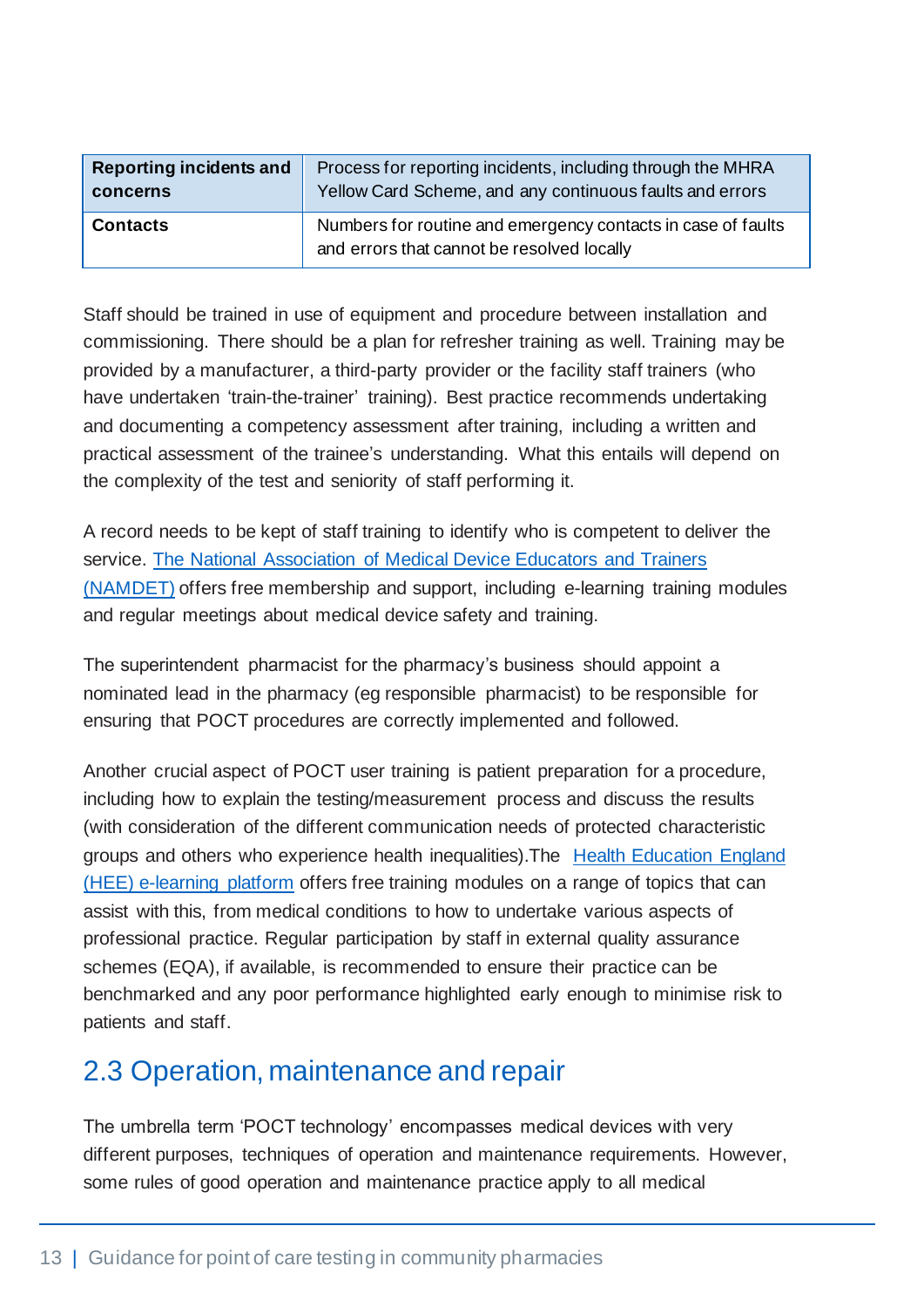technologies. [The Health and Social Care Act 2008 \(Regulated Activities\) Regulations](https://www.legislation.gov.uk/ukdsi/2014/9780111117613/contents)  [2014:](https://www.legislation.gov.uk/ukdsi/2014/9780111117613/contents) Regulation 15 places a legal responsibility on healthcare providers to ensure that equipment used to deliver care and treatment is:

- suitable for intended purpose
- used safely by trained people
- maintained and stored securely.

Equipment users are key to successful equipment operation and safety. They are accountable for their use of equipment and responsible for patient safety and quality of care. Community pharmacy professionals delivering POCT services are expected to:

- follow good practice and behaviour around the use of equipment
- ensure they have the necessary skills to operate and look after equipment correctly
- follow correct safety procedures for themselves and patients
- provide regular checks on the performance of equipment in use and ensure equipment is in a functional state
- validate performance of the device against the instructions for use (IFU) criteria when a new batch or lot number of consumables is put into use
- follow good practice around the withdrawal of equipment from service and its safe disposal
- monitor how effectively equipment is used and keep robust up-to-date records of each device's history and of patient results.

They are also expected to challenge poor practice.

Proper maintenance is essential to ensuring POCT equipment works safely and meets quality standards. It should also increase its working life. Manufacturers set out the specific maintenance requirements in user and service manuals; however, it is the responsibility of each health service provider to arrange how maintenance and repairs will be provided.

#### **(a) Routine user maintenance**

Trained pharmacy staff should regularly perform routine user maintenance, according to the manufacturer's instructions. Regular cleaning, visual checks and performance verification enable users to check that a device is working properly and safely before it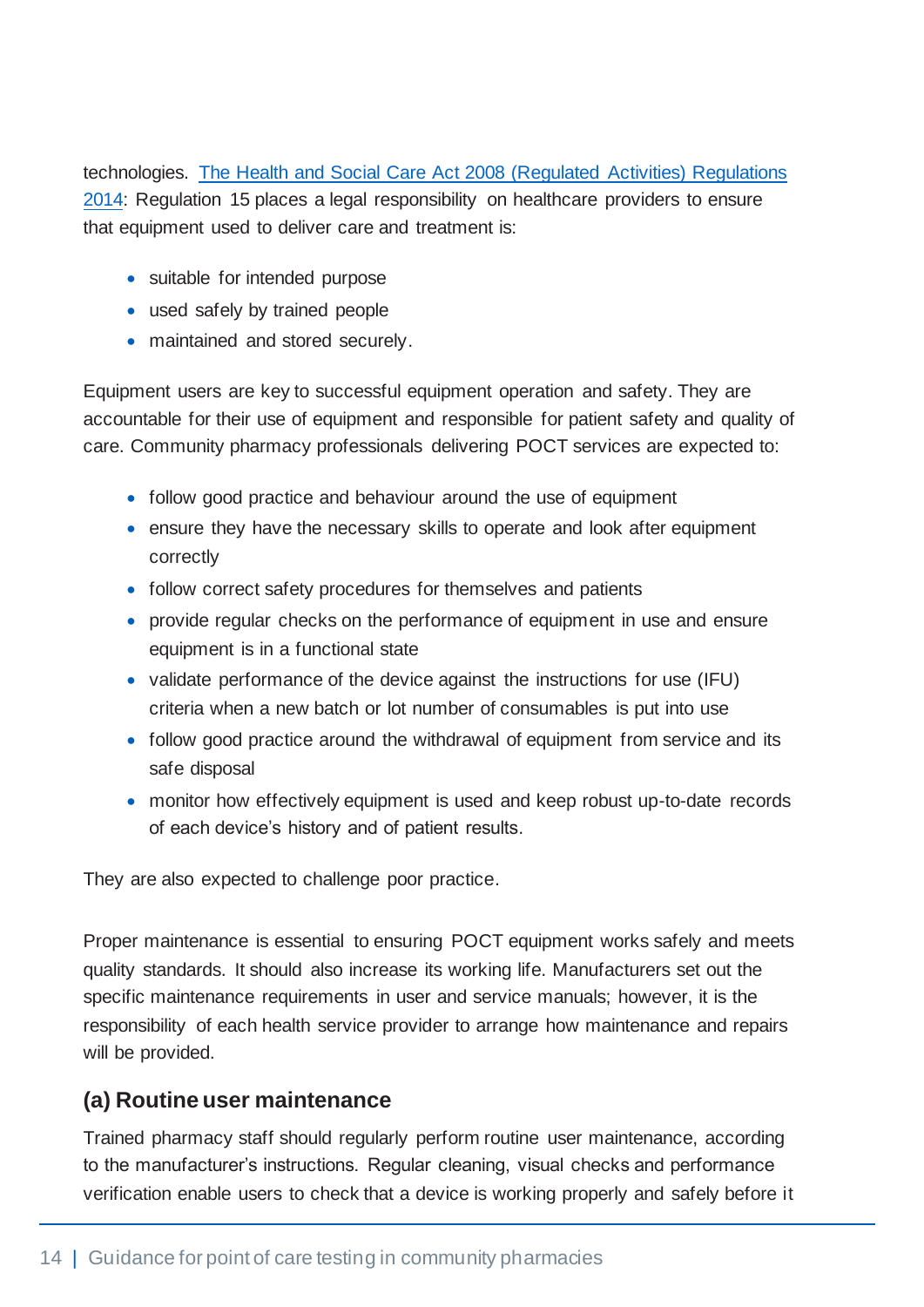is used on patients. Frequent performance checks and calibration (where relevant) helps staff identify when a device's performance is deteriorating and needs correcting. Regular maintenance is the most effective way of spotting faulty devices early and identifying a need to get it repaired.

#### **(b) Planned maintenance/ servicing**

The manufacturer or third-party engineers usually perform planned maintenance as part of a service level agreement. It generally comprises:

- a visual inspection
- detailed functional checks (including calibration where required)
- electrical safety testing
- periodic parts replacement (e.g. an internal battery, a filter element).

#### **(c) Breakdown maintenance (repairs)**

Users can often be trained to perform some first-line fault finding and troubleshooting. However, if they cannot resolve an issue, faulty equipment should be removed from use and clearly labelled as 'faulty'. It should also be decontaminated in accordance with manufacturer instructions as soon as possible. Depending on the type of medical device, the ongoing support provided by an external engineering service may include a temporary loan of equipment to provide a back-up in case of faulty devices, ongoing servicing, calibration and maintenance.

### <span id="page-15-0"></span>2.4 Health and safety and infection control

When a POCT service involves handling and disposing of biomedical waste (including bodily fluids and sharps), infection prevention and control , procedures and goods management policies must be in place to meet the requirements of regulators (eg General Pharmaceutical Council (GPhC), CQC). Good practice is for the nominated pharmacy lead to be responsible for managing relevant aspects of health and safety and infection control in the community pharmacy. [Health and Safety at Work](https://www.legislation.gov.uk/ukpga/1974/37/contents) legislation requires provision of a written risk assessment identifying the hazards and infection control measures implemented in the workplace. These should include:

- staff training in correct hand hygiene (handwashing and disinfection)
- wearing protective personal equipment (PPE), such as gloves and face masks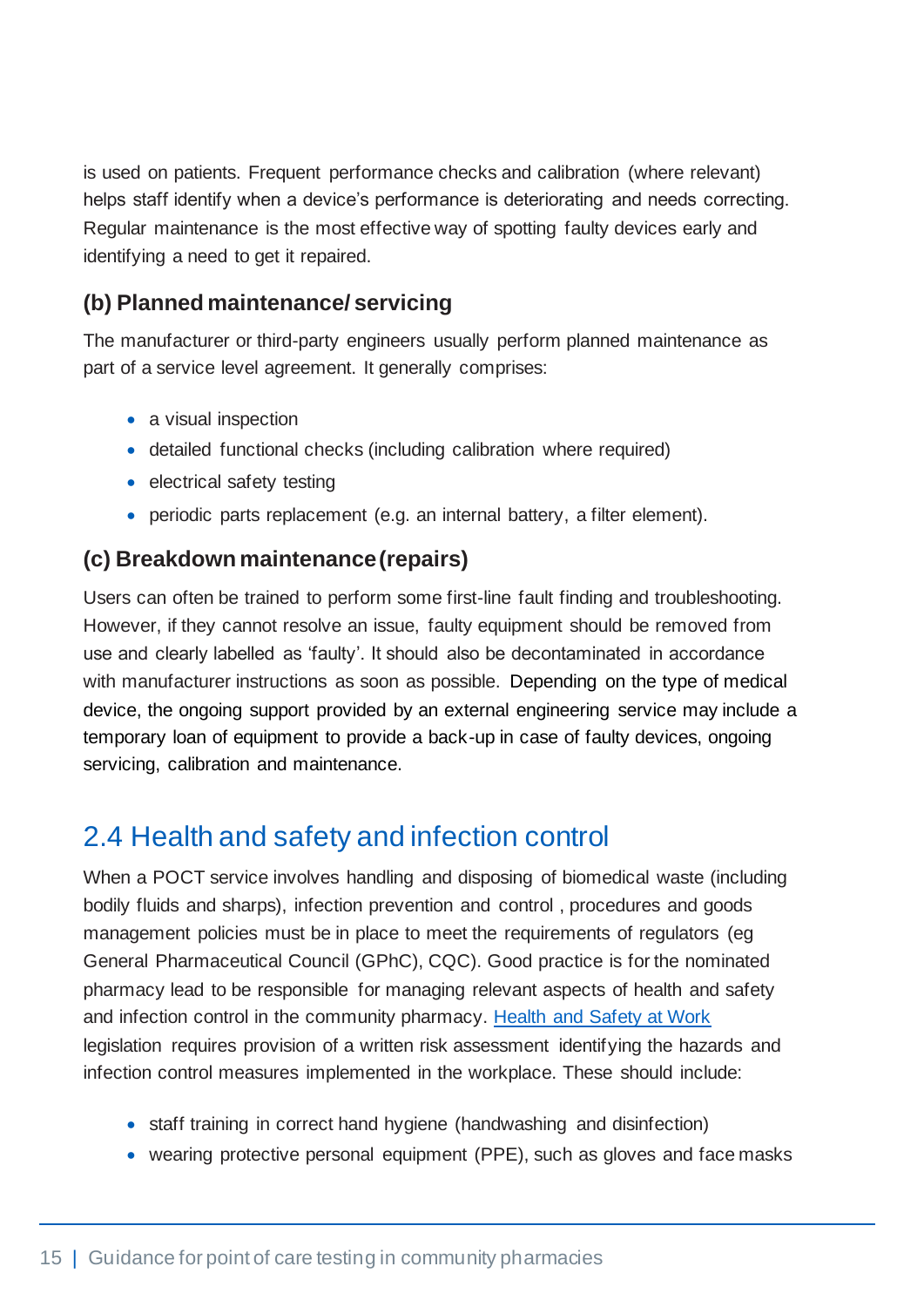- prevention of sharps injuries through selection of suitable lancing devices and appropriate training of pharmacy staff in their use and handling
- safe handling and disposal of biomedical waste through training and suitable waste collection arrangements
- safe handling and disposal of hazardous [Control of Substances Hazardous to](https://www.hse.gov.uk/coshh/)  [Health](https://www.hse.gov.uk/coshh/) (COSHH) substances through training
- training users on the safe use and maintenance of medical devices, including decontamination of reusable devices
- provision of fit for purpose work and storage spaces free of clutter and trip hazards, with suitable ventilation, lighting and access to utilities
- storing POCT equipment securely and preventing its unauthorised use
- keeping POCT devices clean and fully charged, with the appropriate consumables available and ready to be used when required.

Further guidance is available on the [Health and Safety Executive website.](https://www.hse.gov.uk/simple-health-safety/index.htm) 

### <span id="page-16-0"></span>2.5 Decommissioning and disposal of POCT technology

Devices are condemned when identified as:

- clinically unsafe
- electrically unsafe
- mechanically unsafe
- beyond economic repair (cost >50% of replacement)
- withdrawn from use due to an instruction in a Hazard Warning or Patient Safety Notice issued by the MHRA or other authority
- unreliable in operation
- spare parts or consumables unavailable
- not compatible with current requirements for cleaning and decontamination
- increasing number of corrective maintenance procedures required may indicate imminent failure.

• obsolete

Decommissioning aims to remove unsafe or unusable devices with minimum damage to the environment. It is advisable to contact manufacturers for information on decommissioning. They should be able to provide details of any environmental,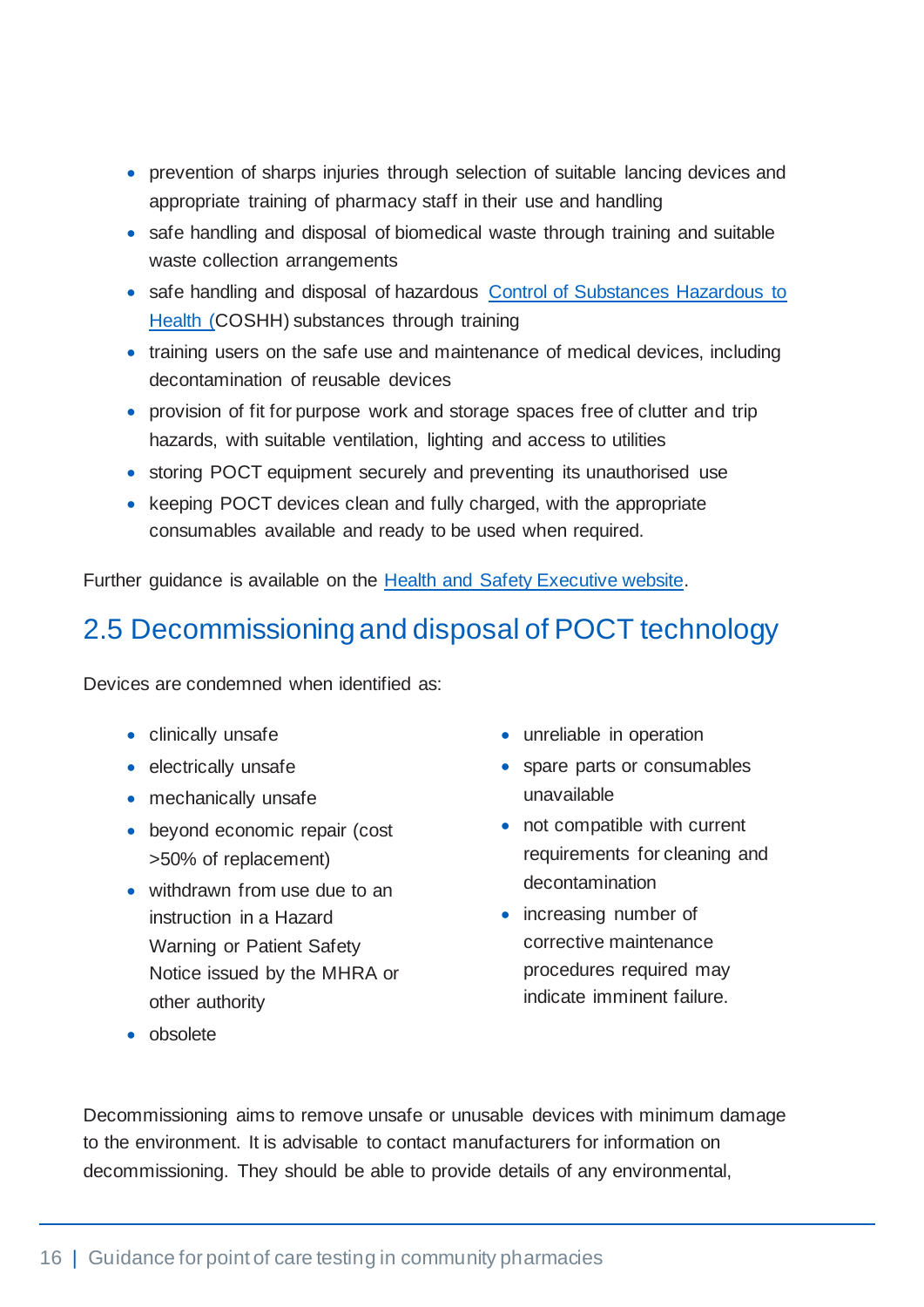disposal, recycling or structural requirements. If the manufacturer has ceased trading, contact the local authority for guidance on safe disposal.

Responsibility for arranging decommissioning and safe disposal of medical devices and/or consumables should be clearly defined and assigned in the service specification.

## <span id="page-17-0"></span>3. Clinical governance and assurance

Clear lines of responsibility and accountability are central to providing a quality service. The nominated pharmacy lead is responsible for ensuring the programme for clinical governance is in place and is monitored. They should be aware of their responsibility for clinical governance and of the medical and legal implications of an erroneous test result. As noted above, liability under the [Consumer Protection Act \(1987\)](https://www.legislation.gov.uk/uksi/1987/1680/made) will only remain with the manufacturer or supplier if the user can demonstrate that the equipment has been used in strict accordance with the manufacturer's instructions.<sup>13</sup>

The POCT service's clinical governance structure should clearly define lines of accountability in its local policies and procedures, possibly including for the following areas:

- [training](#page-12-0)
- [instructions for use](#page-13-0)
- [health and safety](#page-15-0)
- [maintenance](#page-16-0)
- standard operating procedures
- record keeping
- clinical audit
- quality assurance
- risk management and adverse incident reporting
- clinical effectiveness
- accreditation
- national external quality assurance schemes.

 $12$ 

[https://assets.publishing.service.gov.uk/government/uploads/system/uploads/attachment\\_data/file/9](https://assets.publishing.service.gov.uk/government/uploads/system/uploads/attachment_data/file/957967/Management_and_use_of_IVD_point_of_care_test_devices.pdf) [57967/Management\\_and\\_use\\_of\\_IVD\\_point\\_of\\_care\\_test\\_devices.pdf](https://assets.publishing.service.gov.uk/government/uploads/system/uploads/attachment_data/file/957967/Management_and_use_of_IVD_point_of_care_test_devices.pdf)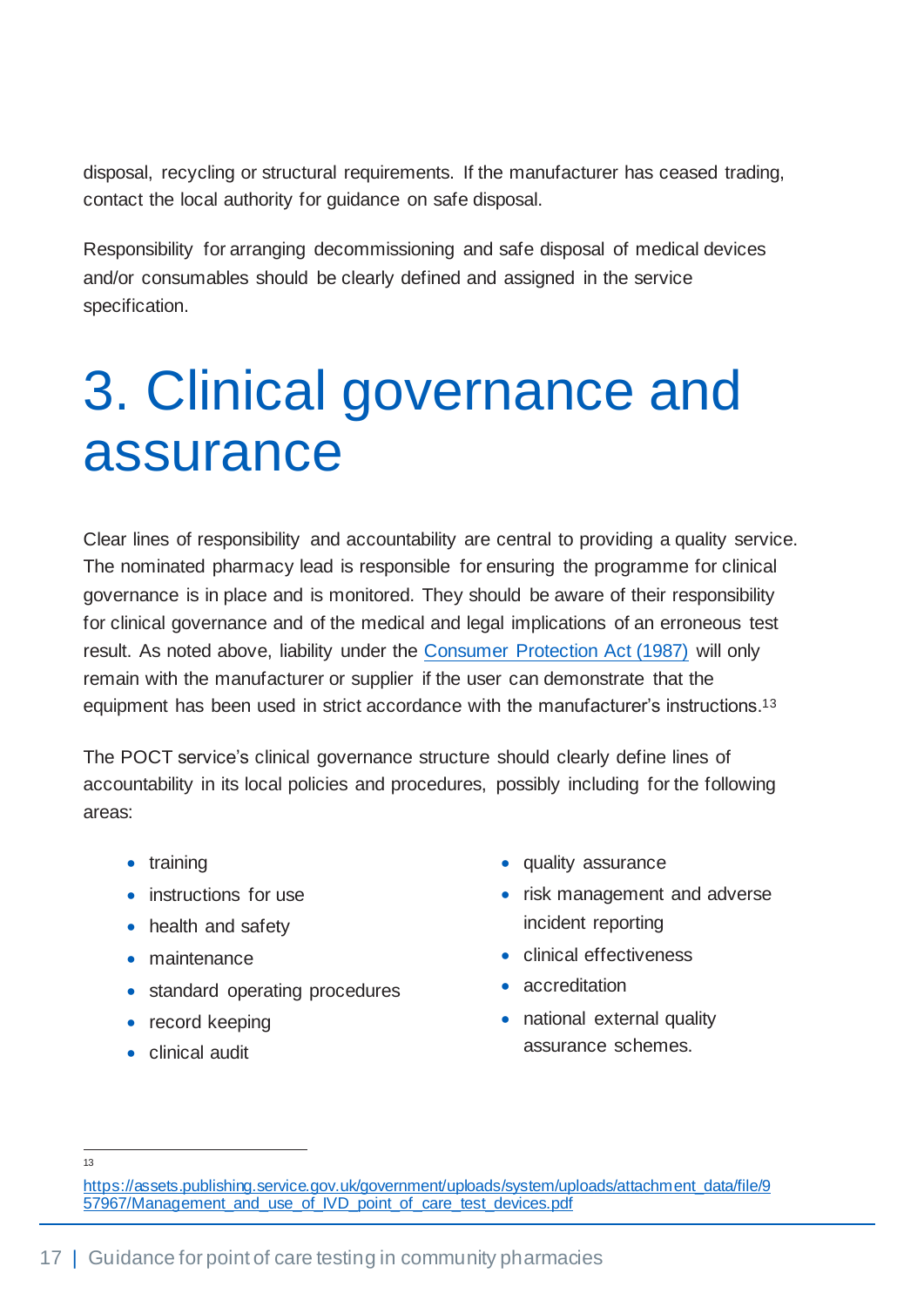The [GPhC standards for registered pharmacies](https://www.pharmacyregulation.org/standards/standards-registered-pharmacies) set out the principles against which pharmacies are inspected. In particular, inspection encompasses the use of equipment and facilities to safeguard the health, safety and wellbeing of patients and the public.

### <span id="page-18-0"></span>3.1 Standard operating procedures

A nominated pharmacy lead in the community pharmacy should work under the direct supervision of the responsible pharmacist and will be appropriately trained and responsible for ensuring that staff using POCT devices follow the standard operating procedure (SOP) for each device. SOPs should be written in accordance with the manufacturer's instructions for use, and include:

- clinical relevance/purpose of examination
- underlying principles of the test
- correct preparation of the patient,<sup>14</sup> specimen requirements and means of identification
- equipment and special supplies
- storage of reagents, standards or calibrators and internal control materials
- equipment maintenance
- calibration and quality checks
- instructions for the performance of the procedure
- limitations of the procedure, including interferences, crossreactions and reportable intervals
- reporting of range results, errors and incidents
- record keeping (including maintaining logs) and audit instructions.

A copy of the SOP should be available to all staff using POCT and kept close to the equipment being used. SOPs must be reviewed on a regular basis, at least every two years and always when procedures change. They should also be reviewed following an incident or poor audit result, when changes to improve processes and prevent future errors may be required. SOPs should be version controlled and maintained as part of an appropriate quality management system.

<sup>&</sup>lt;sup>14</sup> Including consideration of appropriate communication style and approach to protected characteristic groups and others who experience health inequalities.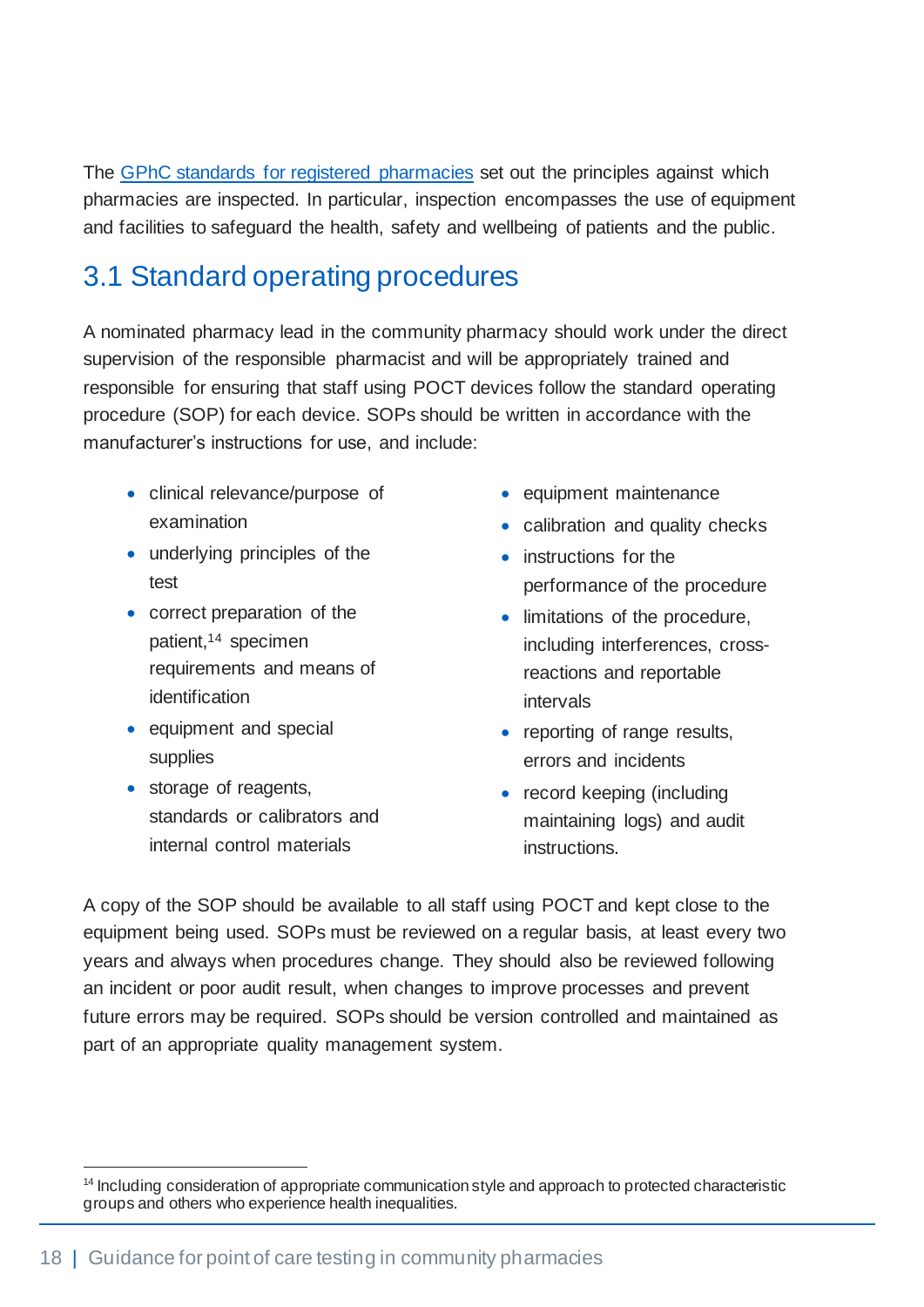## <span id="page-19-0"></span>3.2 Record keeping

Where tests are performed at the point of care it is crucial that the results are incorporated into a patient's health record. The [Professional Record Standards Body](https://theprsb.org/standards/communitypharmacystandard/)  [\(PRSB\)](https://theprsb.org/standards/communitypharmacystandard/) has published a digital data standard for community pharmacy. The nature of consultation-related data records, including records of test results, will depend on the treatment pathway and should be defined by the commissioners as part of the service specification.

More POCT systems now allow full connectivity between the device (eg urine dipsticks, glucose meters) and patient data management systems. To help with ICT arrangements in community pharmacy, the Clinical and Laboratory Standards Institute published [POCT1-A2,](https://clsi.org/standards/products/point-of-care-testing/documents/poct01) a standard on point-of-care connectivity.

Robust POCT service records should enable community pharmacy to track its POCT devices, their maintenance records and associated history of staff user training.

### <span id="page-19-1"></span>3.3 Audit

The most significant risk associated with POCT is the failure of users to follow POCT procedures. All elements of use, maintenance, repair, record generation and storage should be regularly audited to ensure the correct procedures are in place and being adhered to. Staff with appropriate knowledge and experience of POCT service delivery and management of POCT devices should carry out the audits. Audit results should be reviewed and acted on. Community pharmacies should also ensure there is a mechanism to obtain regular feedback from technical service contractors on the repair and maintenance process. This should include reporting even what appear to be minor problems, as without remedy these may lead to a major failure.

#### <span id="page-19-2"></span>3.4 Quality assurance

POCT activities outside diagnostic laboratories are not subject currently to the same level of regulation and accreditation as conventional medical laboratories. This makes quality assurance all the more important.

Quality assurance covers all the processes that help ensure a test gives the correct result. It is an essential component of clinical governance and includes internal quality control (IQC) and external quality assessment (EQA). Each POCT SOP should detail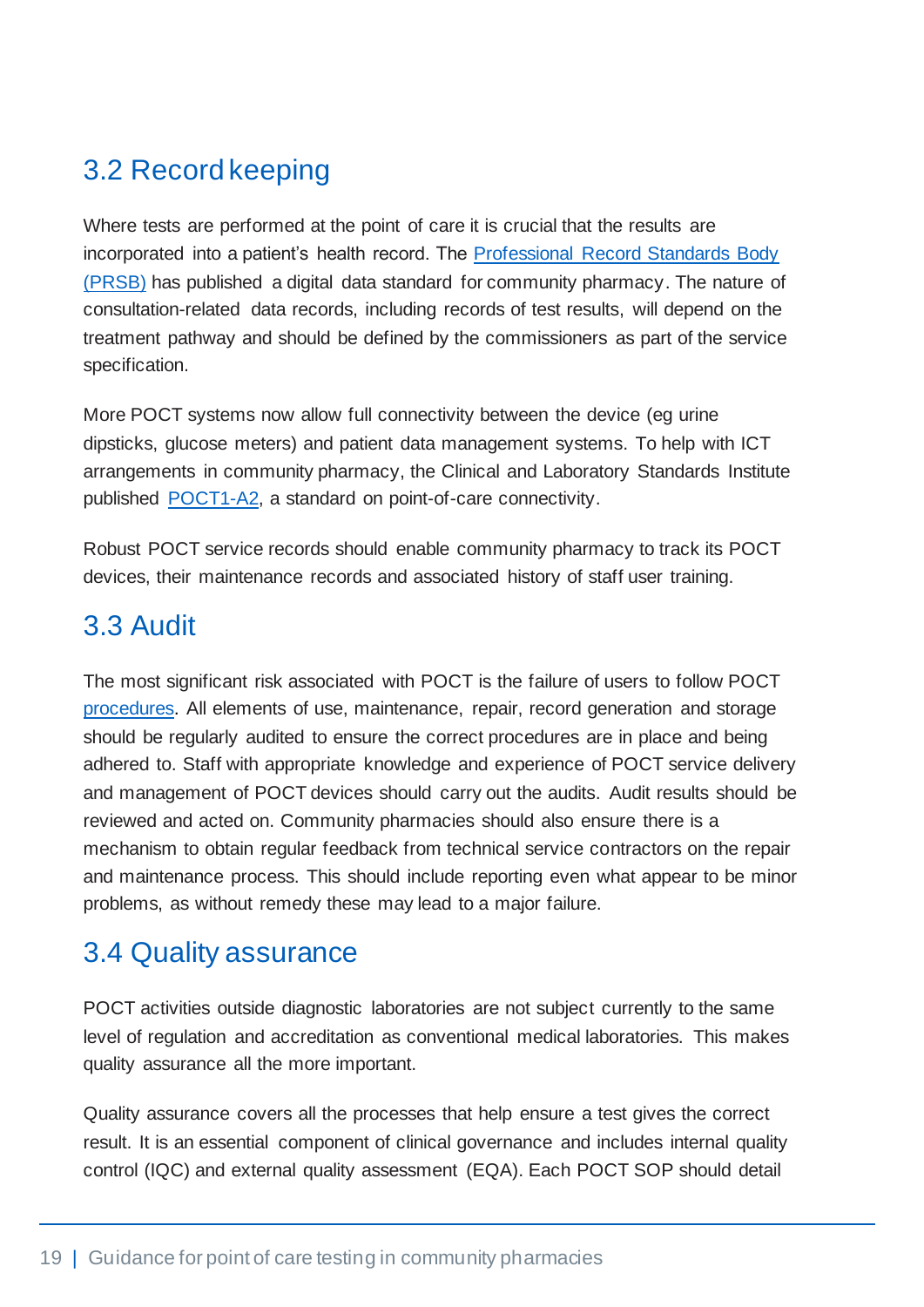the specific IQC and EQA arrangements for associated equipment and procedures and these must be followed at all times.

#### **Internal quality control**

IQC is checking that equipment results are reliable before it is used on patients. For POCT diagnostic tests, this usually involves analysing a sample of known concentration (often supplied by the manufacturer) and ensuring the result obtained falls within acceptable performance limits. IQC procedures for screening or monitoring POCT equipment are often built into the device, with a 'self-check' performed automatically when it is turned on. This provides reassurance as to the accuracy of results obtained and therefore helps to ensure patient safety. Analytical performance of the test/device and its acceptance ranges should be clearly specified in the SOPs.

Quality control checks should be carried out at regular intervals (as detailed in the SOP) and at least:

- on commissioning
- following major repairs
- for a new delivery of consumables/reagents or a new lot number of consumables
- when an operator lacks confidence in a patient result

#### **External quality assessment**

- when the POCT result does not fit the patient's clinical presentation
- the device has suffered a mechanical impact
- at other times as specified by the manufacturer.

EQA involves analysing samples with unknown values from an external source or provider. The manufacturer or a dedicated EQA provider, such as a local acute hospital laboratory or [national external quality assurance](https://birminghamquality.org.uk/eqa-programmes/poct-suite/) provider (NEQAS) may operate EQA schemes. The [MHRA recommends all POCT services](https://assets.publishing.service.gov.uk/government/uploads/system/uploads/attachment_data/file/957967/Management_and_use_of_IVD_point_of_care_test_devices.pdf) participate in EQA as part of clinical governance, but a pragmatic approach should be taken when deciding on participation in EQA for community pharmacy settings and for what type of diagnostic services. Judgement should be based on a risk/benefit assessment, taking into account the manufacturer's recommendations, the specific POCT technology and the user's capability.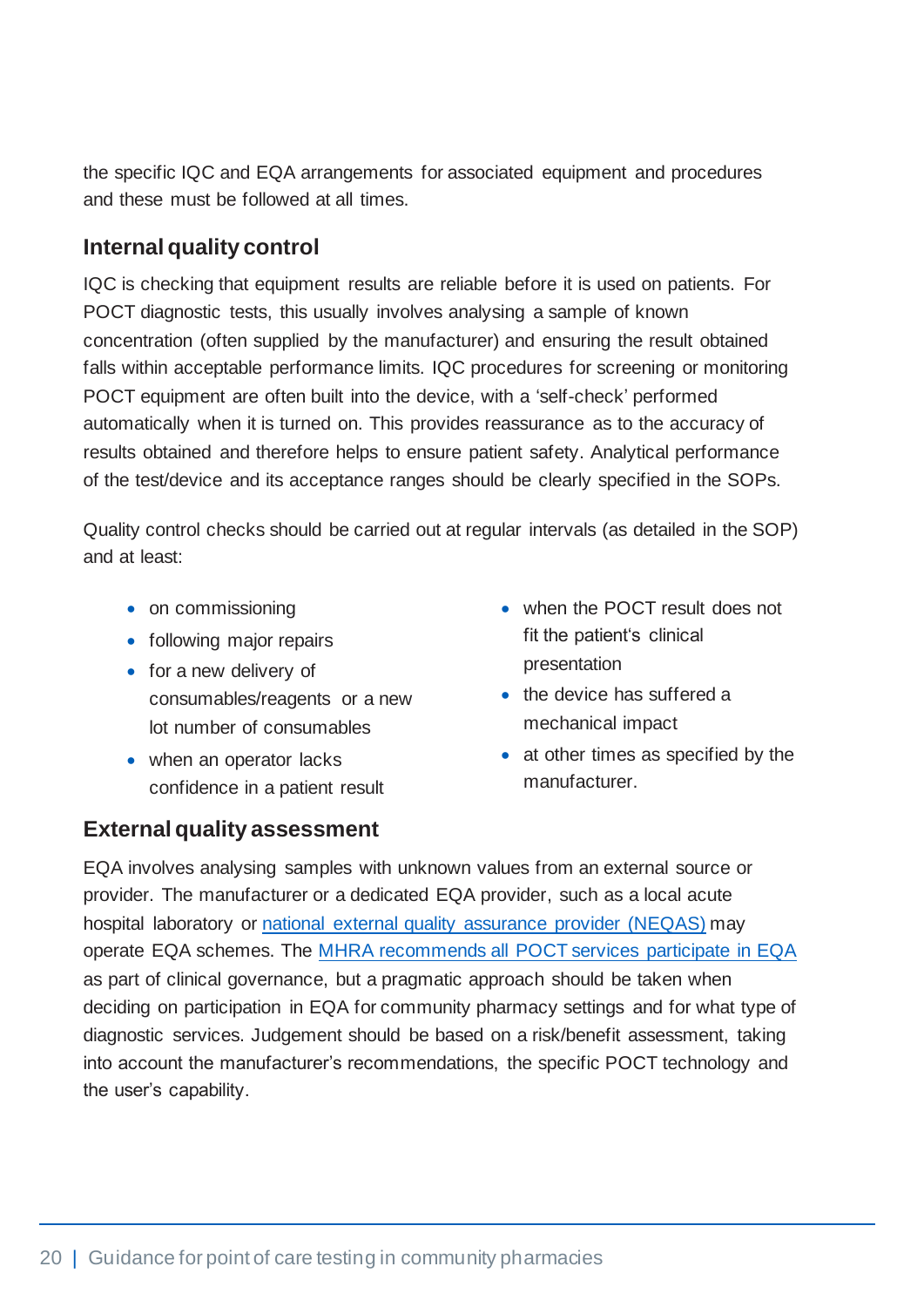### <span id="page-21-0"></span>3.5 Risk management and adverse incident reporting

Appropriate reporting of identified risks and an escalation process need to be established for all clinical services delivered by community pharmacies. This should cover any POCT device used as part of that service.

A device-related adverse incident is an event that produces, or has the potential to produce, unwanted effects for the safety of patients, users or other people.

An adverse incident can result from a shortcoming in:

- the device
- its accessories
- software failures
- the instructions for use
- user practice
- servicing and maintenance
- conditions of use.

An incident report should include the following information:

- date and time of the incident
- device settings, if relevant
- details of the incident (how it happened and any outcomes for the person affected)
- details of the device involved (type, make, model and serial number)
- details of any error message or failures observed
- root cause analysis of the fault from investigation.

Equipment involved in the incident should be removed from use and quarantined for further investigation, together with any packaging, consumables and accessories. Where user error is identified as causing the incident, training needs should be defined and appropriate re-training sessions arranged.

Incidents involving medical devices should be reported via the [MHRA Yellow Card](https://yellowcard.mhra.gov.uk/the-yellow-card-scheme/#:~:text=The%20Yellow%20Card%20scheme%20run%20by%20the%20MHRA,or%20adverse%20incidents%20involving%20medicines%20and%20medical%20devices.)  [Scheme.](https://yellowcard.mhra.gov.uk/the-yellow-card-scheme/#:~:text=The%20Yellow%20Card%20scheme%20run%20by%20the%20MHRA,or%20adverse%20incidents%20involving%20medicines%20and%20medical%20devices.) Community pharmacies are expected to register with the MHRA alert system to receive and act on safety alerts and recalls relating to medical devices.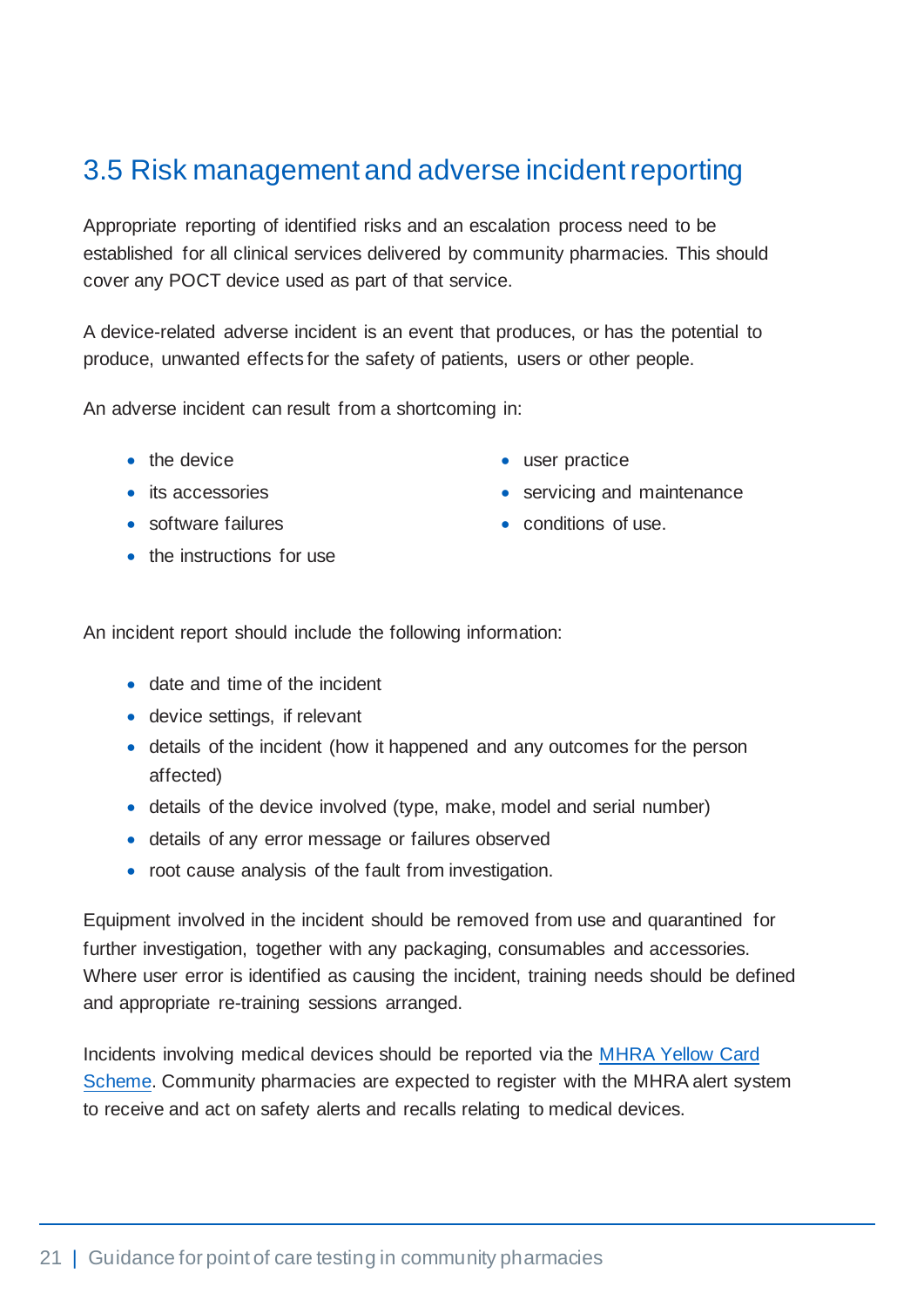### <span id="page-22-0"></span>3.6 Accreditation

Accreditation is available to providers of diagnostic services and tests through [the](https://www.ukas.com/)  [United Kingdom Accreditation Services](https://www.ukas.com/) (UKAS). At present accreditation is not mandatory for community pharmacies delivering POCT.

Several international standards are used as the guiding framework for accreditation processes. These are internationally accepted and harmonised, and include [ISO](https://www.iso.org/obp/ui/#iso:std:iso:22870:ed-2:v1:en)  [22870:2016](https://www.iso.org/obp/ui/#iso:std:iso:22870:ed-2:v1:en) (requirements for quality and competence in POCT) and [ISO 13485:2016](https://www.iso.org/obp/ui#iso:std:iso:13485:ed-3:v1:en) (requirements for medical device quality management systems). Organisations turn to such standards when developing guidelines, definitions and procedures that help them:

- satisfy inspectors quality requirements
- ensure procedures and services are safe
- comply with regulations
- provide optimal storage and operation conditions for devices and reagents
- ensure that internal processes are defined and controlled.

Use of quality standards is also not mandatory but may be expected by certain [stakeholders.](https://asq.org/quality-resources/stakeholders) In addition, some government agencies may require suppliers and partners to use a specific standard as a condition of doing business (eg manufacturers of medical electrical equipment must comply with [BS EN](https://www.iso.org/standard/65529.html) 60601 requirements).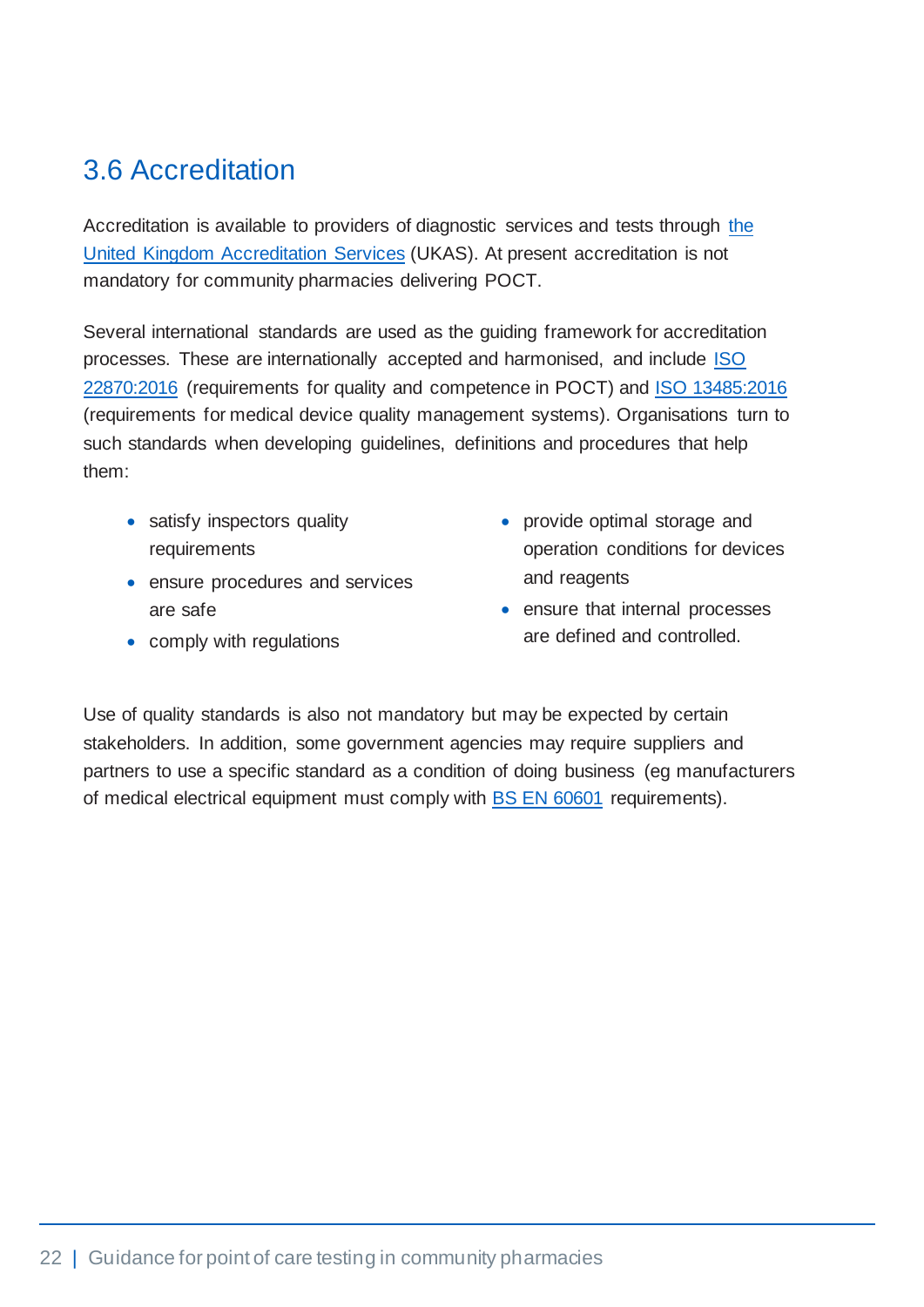## <span id="page-23-0"></span>Appendix 1: Related regulations and guidance

Good medical device risk management and governance requires users of POCT technology to have an understanding of quality assurance (QA) processes, interpretation of test results, limitations of use and good record keeping. It is therefore important that users of POCT should have access to clear guidance on these and other matters relating to the management of POCT.

This list, while not exhaustive, gives the main regulations and guidance for medical device management and safe, high quality practice in community pharmacies.

#### **MHRA publications**

- [Blood glucose meters guidance](file://///ims.gov.uk/data/Users/GBBULVD/BULHOME31/AStec/-%09https:/www.gov.uk/guidance/medical-devices-information-for-users-and-patients%23blood-glucose-meters)
- [Buying medical devices for personal use](https://www.gov.uk/guidance/medical-devices-information-for-users-and-patients)
- [Devices in practice](https://assets.publishing.service.gov.uk/government/uploads/system/uploads/attachment_data/file/403401/Devices_in_practice.pdf)
- [Management and use of IVD point of care test devices](https://www.gov.uk/government/publications/in-vitro-diagnostic-point-of-care-test-devices/management-and-use-of-ivd-point-of-care-test-devices)
- [Managing medical devices](https://assets.publishing.service.gov.uk/government/uploads/system/uploads/attachment_data/file/965010/Managing_medical_devices022021.pdf)
- [MHRA target product profile for Covid-19 related point of care tests](https://www.gov.uk/government/publications/how-tests-and-testing-kits-for-coronavirus-covid-19-work/target-product-profile-antibody-tests-to-help-determine-if-people-have-recent-infection-to-sars-cov-2-version-2)
- [Reporting problems with the device to MHRA using Yellow Card scheme](https://www.gov.uk/guidance/medical-devices-information-for-users-and-patients#problems-and-troubleshooting)
- [Use and regulation of pulse oximeters](file:///C:/Users/Heidi.Wright/AppData/Local/Microsoft/Windows/INetCache/Content.Outlook/2B3MVRKM/-%09https:/www.gov.uk/guidance/the-use-and-regulation-of-pulse-oximeters-information-for-healthcare-professionals)
- [What is a medical device?](file://///ims.gov.uk/data/Users/GBBULVD/BULHOME31/AStec/-%09https:/www.gov.uk/guidance/medical-devices-information-for-users-and-patients%23what-is-a-medical-device)

#### **Department of Health and Social Care publications**

- [Consolidated pathology network -](https://improvement.nhs.uk/documents/2718/Clinical_Governance_Toolkit.pdf) Clinical governance guide 2018
- [Community Pharmacy Contractual Framework \(CPCF\) 2019-2024](https://www.gov.uk/government/publications/community-pharmacy-contractual-framework-2019-to-2024)
- [Health and Social Care Act 2012](https://www.legislation.gov.uk/ukpga/2012/7/contents)

#### **Standards**

- EN 1041:2008 + A1:2013 [Information supplied by the manufacturer of](https://www.britishstandard.org.uk/pub/bs-en-10412008a12013-9780580808739.aspx)  [medical devices](https://www.britishstandard.org.uk/pub/bs-en-10412008a12013-9780580808739.aspx)
- [EN ISO 13485:2016 Medical devices -](https://shop.bsigroup.com/ProductDetail?pid=000000000030353196) quality management systems [Requirements for regulatory purposes](https://shop.bsigroup.com/ProductDetail?pid=000000000030353196)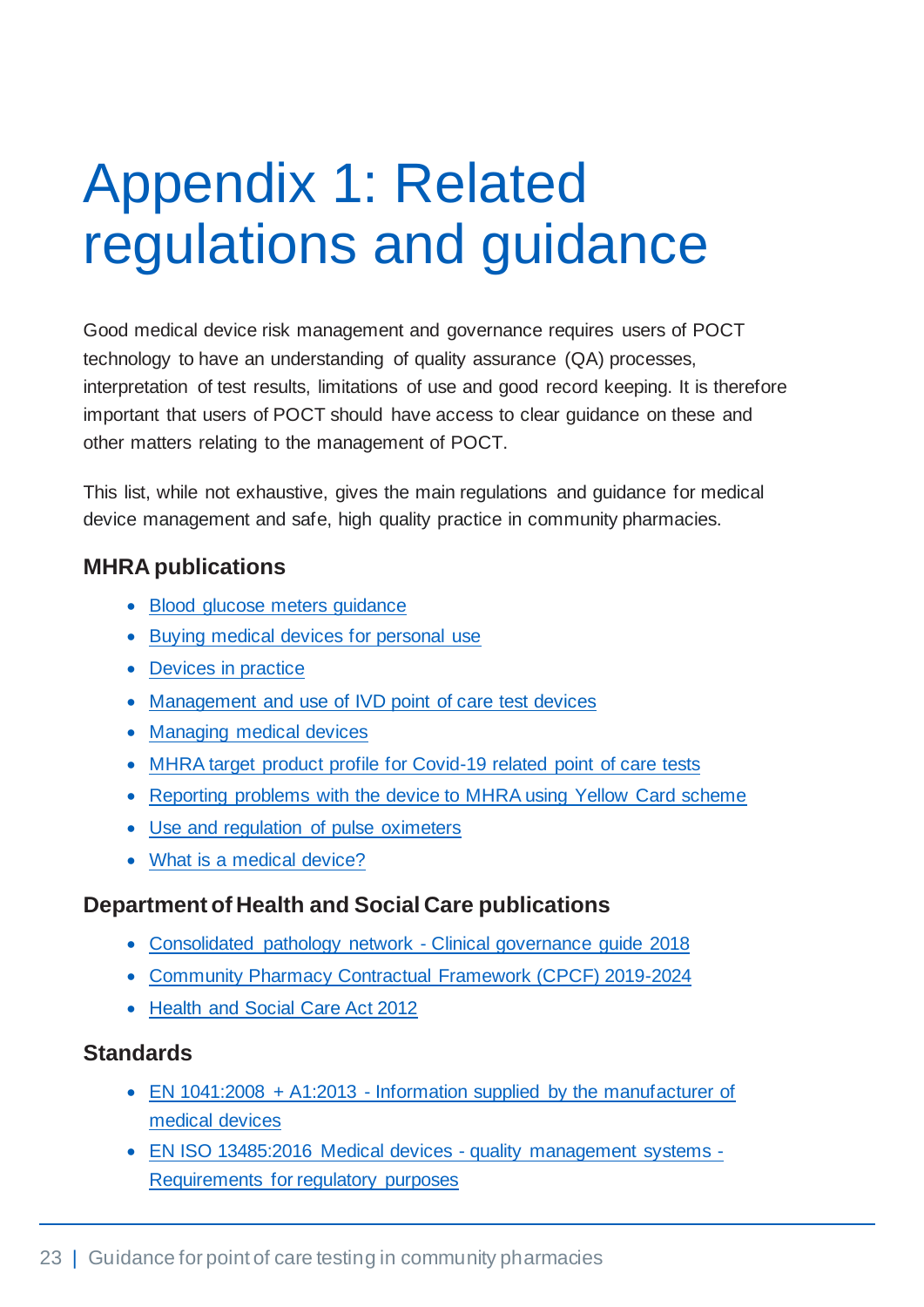- BS EN ISO 14971:2019 [Medical devices. Application of risk management to](https://shop.bsigroup.com/ProductDetail?pid=000000000030407615)  [medical devices](https://shop.bsigroup.com/ProductDetail?pid=000000000030407615)
- BS EN ISO 15189:2012 [Medical laboratories. Requirements for quality and](https://shop.bsigroup.com/ProductDetail?pid=000000000030312975)  [competence](https://shop.bsigroup.com/ProductDetail?pid=000000000030312975)
- ISO/TS 22583:2019 [Guidance for supervisors and operators of point-of-care](https://www.iso.org/standard/73506.html)  [testing \(POCT\) devices](https://www.iso.org/standard/73506.html)
- BS EN ISO 22870:2016 [Point-of-care testing \(POCT\). Requirements for](https://shop.bsigroup.com/ProductDetail?pid=000000000030341062)  [quality and competence](https://shop.bsigroup.com/ProductDetail?pid=000000000030341062)
- BS EN 60601-1:2006+A12:2014 [Medical electrical equipment. General](https://shop.bsigroup.com/ProductDetail?pid=000000000030375902)  [requirements for basic safety and essential performance](https://shop.bsigroup.com/ProductDetail?pid=000000000030375902)
- BS 70000:2017 [Medical physics, clinical engineering and associated](https://shop.bsigroup.com/ProductDetail?pid=000000000030323397)  [scientific services in healthcare. Requirements for quality, safety and](https://shop.bsigroup.com/ProductDetail?pid=000000000030323397)  [competence](https://shop.bsigroup.com/ProductDetail?pid=000000000030323397)

#### **Other legislation**

- [Consumer Protection Act \(1987\)](https://www.legislation.gov.uk/uksi/1987/1680/made)
- [CQC registration exemption under 'the exemptions for the regulated activity of](https://www.legislation.gov.uk/uksi/2014/2936/schedule/1/made)  [diagnostic and screening'](https://www.legislation.gov.uk/uksi/2014/2936/schedule/1/made)
- [Health and Safety at Work](https://www.legislation.gov.uk/ukpga/1974/37/contents) Act
- Medical Devices [Regulations](http://www.legislation.gov.uk/uksi/2002/618/contents/made) 2002 (SI 2002 No 618, as amended) (UK MDR 2002)
- [Medicines and Medical Devices Act 2021](https://www.legislation.gov.uk/ukpga/2021/3/contents/enacted/data.htm)
- The Health and Social Care Act 2008 (Regulated Activities) Regulations [2014:R](https://www.legislation.gov.uk/ukdsi/2014/9780111117613/contents)egulation 15

#### **Other publications**

- [ACCE model process for evaluating genetic tests](https://www.cdc.gov/genomics/gtesting/acce/index.htm)
- [Diagnostic and screening procedures | Care Quality Commission \(cqc.org.uk\)](https://www.cqc.org.uk/guidance-providers/registration/diagnostic-screening-procedures)
- [GPhC standards](https://www.pharmacyregulation.org/standards)
- [MPACE accreditation FAQs](https://www.ukas.com/wp-content/uploads/2021/01/MPACE-FAQ.pdf)
- [NHS Long Term Plan](https://www.longtermplan.nhs.uk/)
- [Professional Record Standards Body \(PRSB\) has published a digital data](https://theprsb.org/standards/communitypharmacystandard/)  [standard for community pharmacy](https://theprsb.org/standards/communitypharmacystandard/)
- [RCPA Chemical pathology analytical performance specifications](https://rcpaqap.com.au/resources/chemical-pathology-analytical-performance-specifications/)
- [UKAS Accreditation information leaflet](https://www.ukas.com/wp-content/uploads/filebase/brochures/UKAS-B29-03-2019-Diagnostics-Leaflet-HiRes.pdf)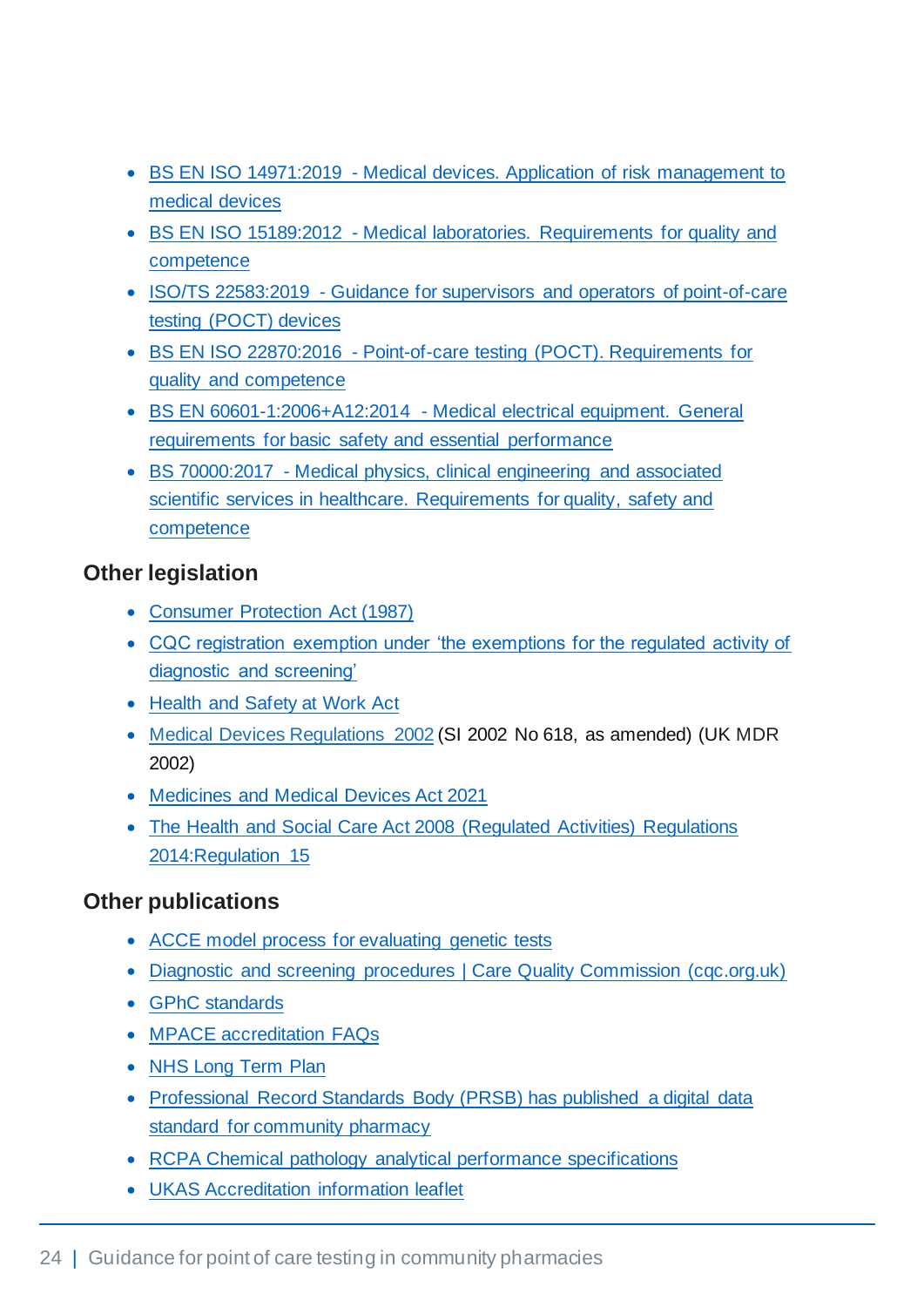- [User guide: WHO technical specification for medical devices](https://www.who.int/medical_devices/management_use/userguide_dec2014.pdf?ua=1)
- [WHO Good Clinical Laboratory Practice \(GCLP\)](https://assets.publishing.service.gov.uk/media/57a08b54e5274a31e0000ac6/gclp-web.pdf)
- [WHO Quality manual templates](https://www.who.int/ihr/training/laboratory_quality/quality_manual/en/)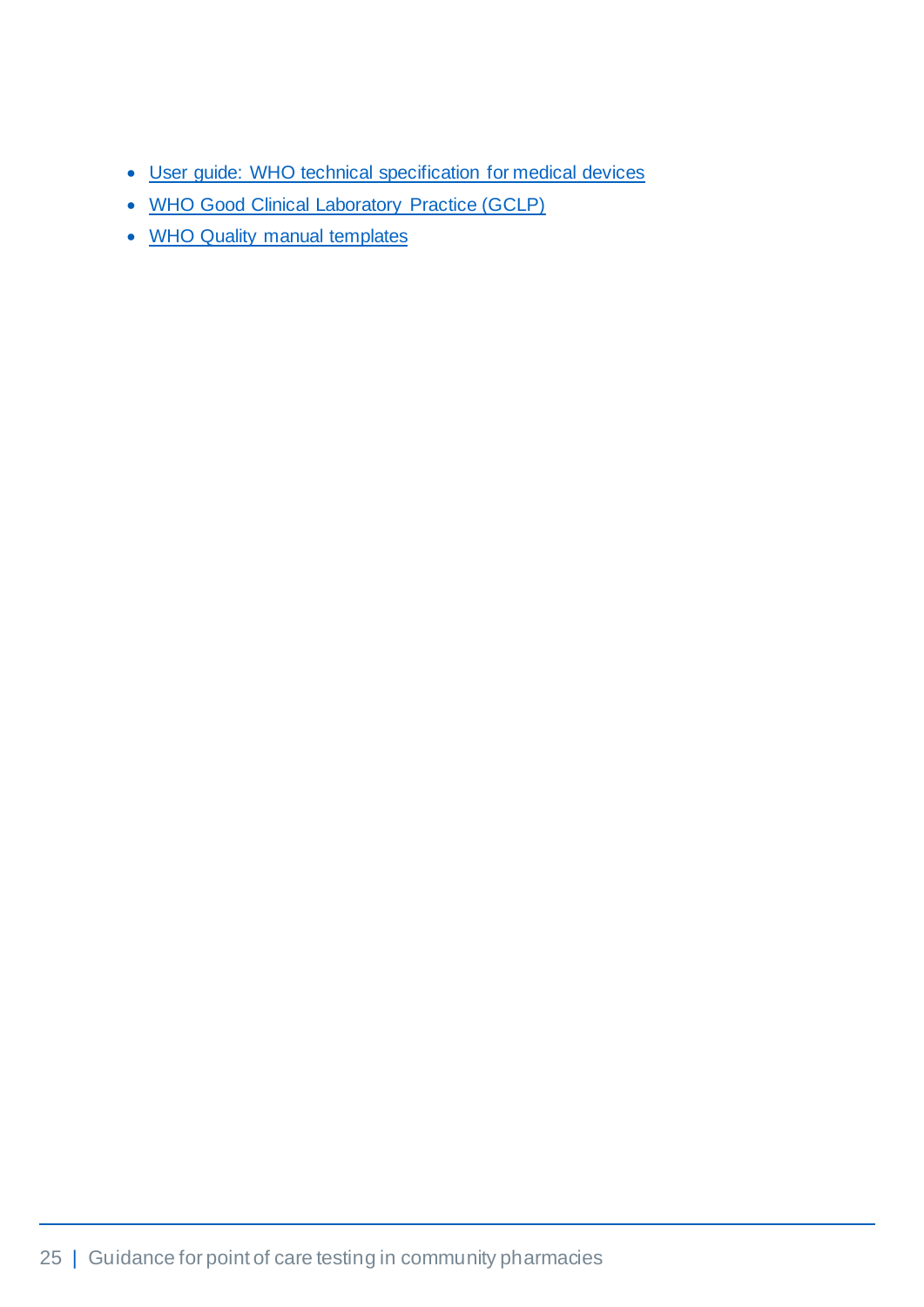## <span id="page-26-0"></span>Annex 1: A look into the future

### <span id="page-26-1"></span>Pharmacogenomics

[Pharmacogenomics](https://www.genomicseducation.hee.nhs.uk/glossary/pharmacogenomics/) is the study of how a patient's genome can influence their response to medicines. Variants in an individual's genome can determine whether they are likely to respond to a medicine or if they are at risk of side effects.

The [Genome UK](https://assets.publishing.service.gov.uk/government/uploads/system/uploads/attachment_data/file/920378/Genome_UK_-_the_future_of_healthcare.pdf) government strategy published in 2020 set out the ambition for the UK to be the most advanced genomic healthcare system in the world. This builds on the 2016 NHS England ambition set out in [Improving outcomes through personalised](https://www.england.nhs.uk/publication/improving-outcomes-through-personalised-medicine/)  [medicine](https://www.england.nhs.uk/publication/improving-outcomes-through-personalised-medicine/) to improve the diagnosis, stratification and treatment of illness.

The use of genetic information to guide treatments is growing and will benefit patients by increasing the efficacy of their treatment and reducing the incidence and severity of adverse drug reactions. It will also contribute to the fight against antimicrobial resistance through increasing the overall efficiency of antibiotic prescription.

Accredited NHS [genomic laboratory hubs](https://www.england.nhs.uk/genomics/genomic-laboratory-hubs/) currently perform all the genomic testing performed by the NHS in England. However, increasing numbers of private companies are offering direct to consumer (DTC) POCT genetic/genomic testing, including over the internet, and often targeted at healthy people.

The technology to analyse a person's DNA (genetic code) is now fast and affordable but the clinical validity, sensitivity and clinical utility of such testing may be variable. The Royal College of General Practitioners and British Society for Genetic Medicine issued a joint [statement](https://www.rcgp.org.uk/policy/rcgp-policy-areas/genomic-position-statement.aspx) in 2019 to highlight that the chance of false positive and negative results is very high for some DTC tests.

NHS patients may present at community pharmacies requesting help with interpreting DTC genomic results. These results should not be taken at face value. Educational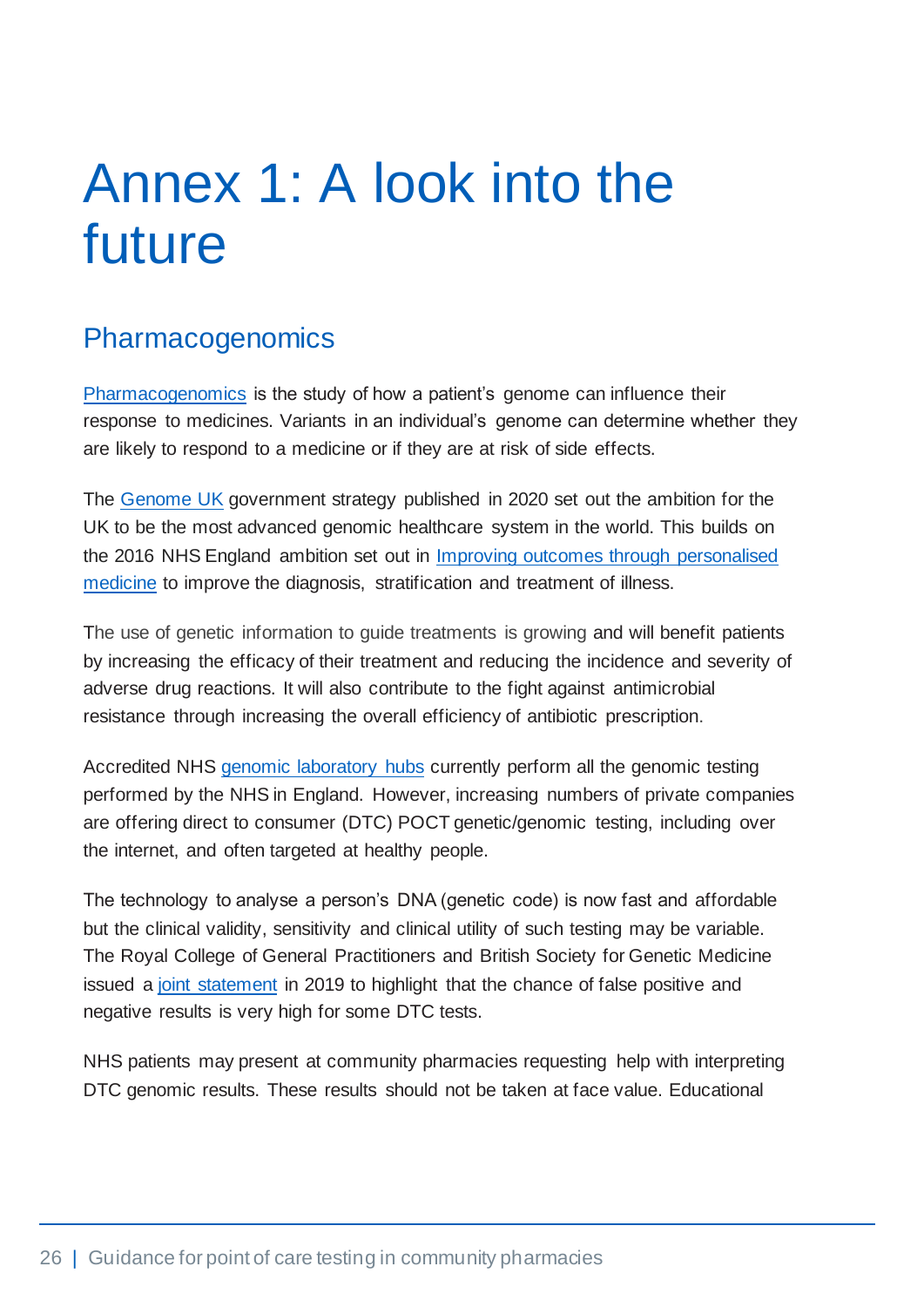resources15,16 are available for pharmacists and pharmacy technicians that provide background on pharmacogenomics and the broader issues of genomic testing.

Seven [Genomic Medicine Service \(GMS\)](https://www.england.nhs.uk/genomics/nhs-genomic-med-service/) Alliances have formed in England, bringing together providers and organisations across their geographies to support the embedding of personalised medicine into pathways. These networks can provide advice on genomic testing, including for pharmacy leaders on implementing and interpreting pharmacogenomic testing.

### <span id="page-27-0"></span>Multiparametric and multiplexed POCT analysers

Using multiple POCT kits and instruments to carry out several different tests on different samples is problematic and not very efficient. It increases training needs, volume of equipment, maintenance arrangements, quality management protocols, test supplies and required storage space.<sup>17</sup>

Multiparametric POCT analysers integrate several test types into a single instrument. This solution has the potential to improve patients' and healthcare professionals' experience. These devices are sufficiently accurate and precise to meet clinical needs, but smaller and less complex to use than standard laboratory equipment and as such can be operated by non-laboratory trained staff. They have a simple user interface and only a drop of whole blood needs to be added to a small cartridge or disc containing one or more test reagents. Cartridges are then slotted into the instrument and the analysis proceeds without the user's further involvement.<sup>18</sup>

Multiplexed POCT analysers are also available with the potential to undertake different biochemical and haematological tests on a single blood sample. Such analysers require A high throughput of tests is needed to justify investment in these analysers so they will not be suitable for all primary care and community settings.<sup>19</sup>

<sup>15</sup> <https://www.genomicseducation.hee.nhs.uk/blog/tag/education-and-training/>

<sup>16</sup> <https://www.cppe.ac.uk/programmes/l?t=Genomics-E-01&evid=51178>

<sup>17</sup> <https://bmjopen.bmj.com/content/4/8/e005611>

<sup>18</sup> <https://www.ncbi.nlm.nih.gov/pmc/articles/PMC4204237/>

<sup>19</sup> <https://www.nice.org.uk/guidance/dg26>